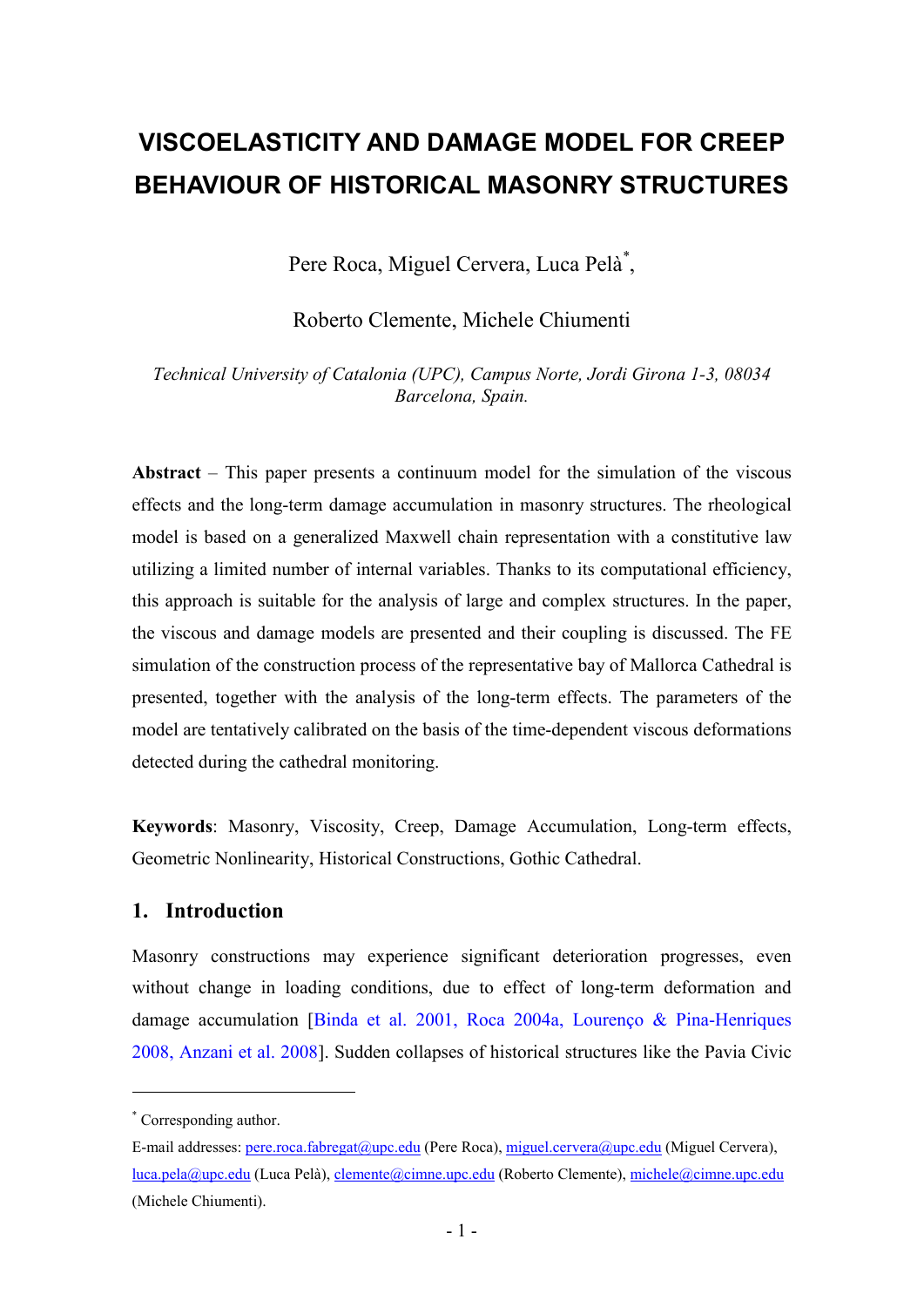Tower and the Noto Cathedral [Binda et al. 1992, Binda et al 2003] or the need for urgent interventions, such as in Monza Cathedral bell tower [Anzani et al. 2000, Modena et al. 2002], have increased the research interest on the long-term behaviour of masonry constructions. The assessment of their stability and time-dependent structural behaviour has required the development of appropriate numerical tools that can calculate the time-dependent deformation and damage accumulation in quasi-brittle materials under monotonic and sustained stresses. The available proposed models differ in the hypotheses, theoretical frameworks, the level of detail and complexity  $\sqrt{Papa \&}$ Taliercio 2005, Verstrynge et al. 2010, Cecchi & Tralli 2011].

This paper presents a viscoelasticity and damage model intended for the analysis of complex historical structures. The theoretical framework is characterized by a simple formulation limiting the necessary number of experimentally deduced model parameters. The constitutive law for the viscoelastic and damaging material can be written in terms of a limited number of internal variables, resulting in a considerable computational advantage. Suitable damage variables are coupled to the rheological model in order to describe the material behaviour under stresses either increasing or constant in time. The constitutive model is presented and the time integration procedure for their implementation into a FE code is detailed. The application of the model to the

Register for The enaththey www.screentation bay of Wallord the best bay without the watermark procedure to identify the parameters that define the viscous and damage model, starting

> from the experimental monitoring activity, is also described. The parameters of the model have been calibrated using a 5-year monitoring period. In spite of it, the study has mostly a tentative character given the important uncertainties and difficulties involved. One of the main difficulties is found in the estimation of the initial deformation of the structure after construction. In the present study, an attempt towards a estimation of this deformation is carried out through a sequential analysis involving two construction phases suggested by the historical research carried out on the building. The structure shows significant deformation which, according to previous studies [Clemente 2006], can be related with the combined effects of construction process undergoing delicate intermediate stages, long-term deformation and geometric nonlinearity. The research presented is aimed to explore the viability of a numerical simulation of deformation and damage taking into account these combined effects.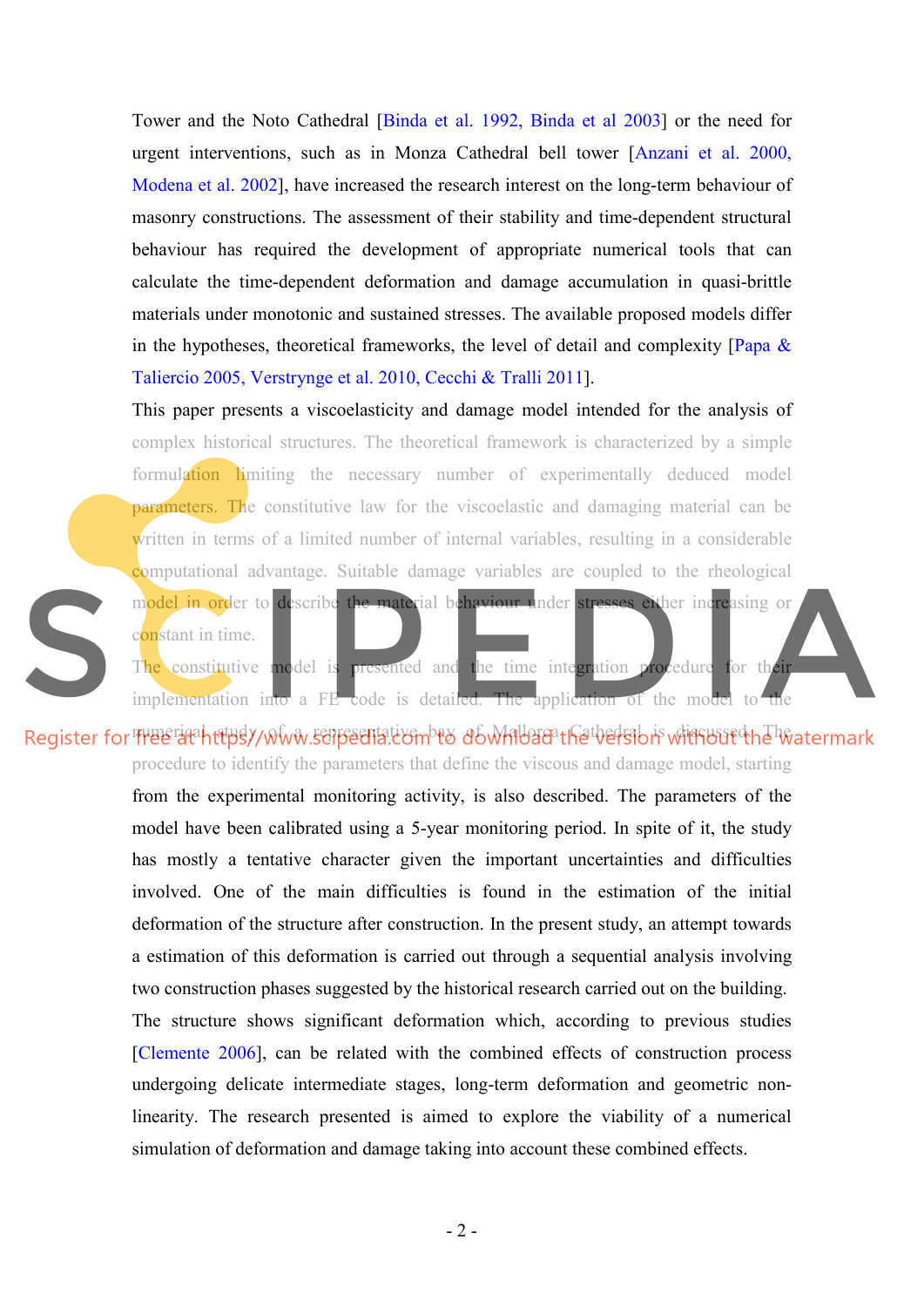## **2. Viscoelasticity Model**

The underlying viscoelasticity model adopted in this work was proposed by Cervera [2003]. The model has been adapted to the study of masonry structures with the aim of simulating the time-dependent strain accumulation in the material as a result of longterm exposure to constant stress. The main idea of the approach is modelling the timedependent deformation through a time-dependent stiffness defined by two components corresponding to a constant one and a viscosity susceptible one.

### **2.1 Constitutive model**

S

Figure 1a shows a schematization of the adopted rheological model for the uniaxial case, which is built as a combination of two elements, consisting respectively of a single spring and a Maxwell chain including a spring arranged in series with a dashpot. The **generalization** to a multiaxial stress state is described afterwards. The uniaxial model is defined by three parameters, i.e. the elastic stiffness of the first spring *E*<sup>∞</sup> , that of the second spring *E<sup>v</sup>* and the viscosity parameter <sup>η</sup> corresponding to the dashpot. The viscous stress in the dashpot is proportional to the viscous strain rate. Due to its viscous response, the dashpot of the Maxwell chain is infinitely stiff at the beginning of the deformation process, while its stiffness tends to zero for infinite time.

Hence, the initial stiffness of the system is given by the sum of the stiffnesses of the two springs and the instantaneous elastic modulus  $E_0$  can be calculated as follows:

$$
E_0 = E_\infty + E_\nu \tag{1}
$$

Similarly, the stiffness of the system for  $t = +\infty$  is equal to  $E_{\infty}$ , since the dashpot is completely slackened at the end of the deformation process. The term  $\xi = E_v/E_0$ , called participation ratio, defines the amount of stiffness susceptible to experience viscosity.

The addition of the stresses in the two elements results in the total stress sustained by the system:

$$
\sigma = \sigma_e + \sigma_v = E_{\infty} \varepsilon + \xi E_0 (\varepsilon - \varepsilon_v)
$$
\n(2)

In the above equation,  $\varepsilon$  represents the total deformation of the system (Figure 1b), whereas  $\varepsilon$ <sub>v</sub> denotes the viscous strain of the chain which increases with time under a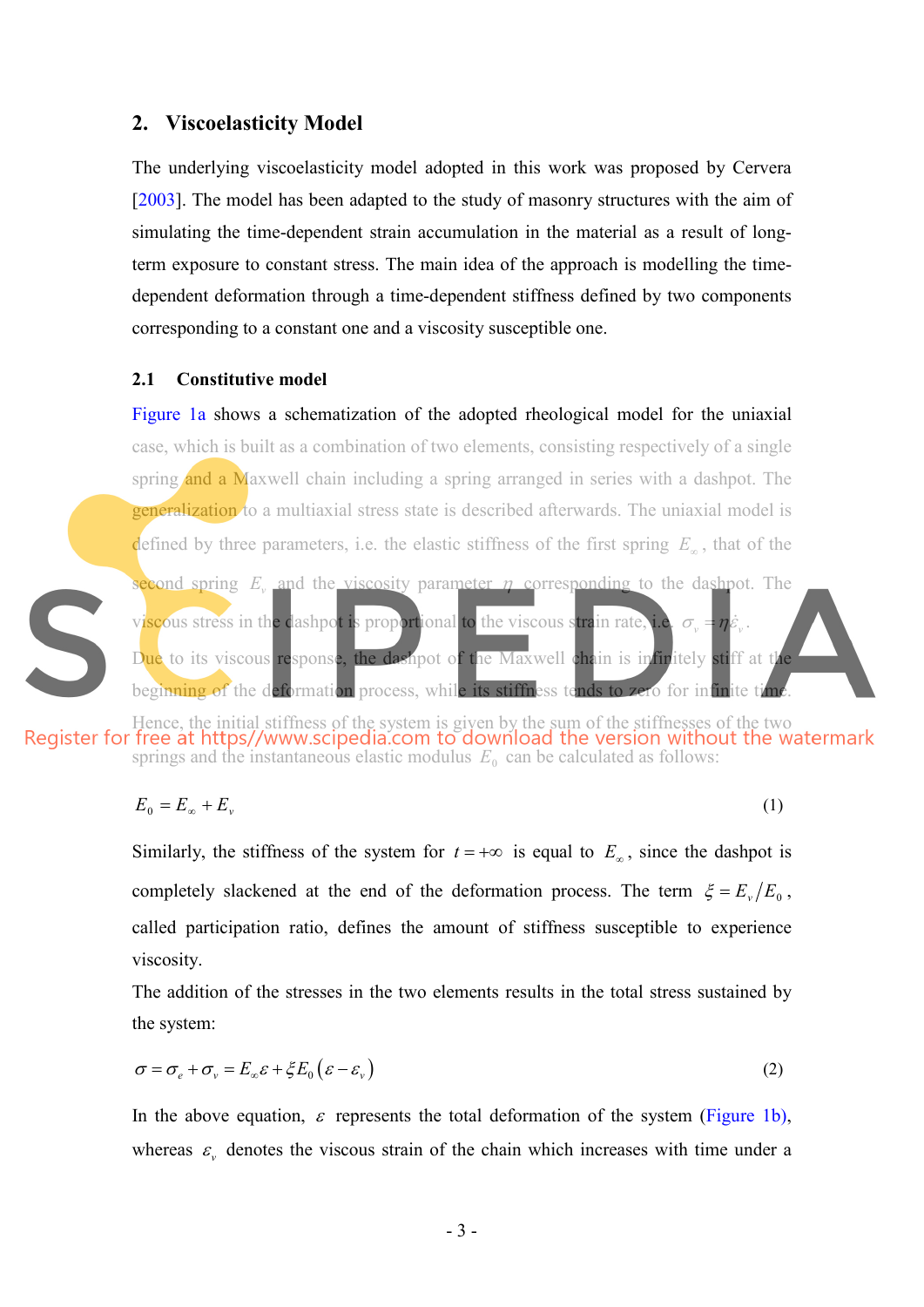constant stress  $\sigma$  (Figure 1c). The final deformation  $\varepsilon_{\infty} = \sigma/E_{\infty}$  can be also written in the following form:

$$
\varepsilon_{\infty} = (1 + \varphi_{\infty}) \varepsilon_0 \tag{3}
$$

in which  $\varepsilon_0 = \sigma/E_0$  is the instantaneous deformation and  $\varphi_{\infty} = E_{\nu}/E_{\infty}$  is the creep coefficient commonly utilized in structural design codes to denote the relationship between the instantaneous and the final deformation. This coefficient can be easily related to the aforementioned participation ratio through the equation

$$
\varphi_{\infty} = \frac{\xi}{1 - \xi} \tag{4}
$$

The effect of the so-called retardation time  $\theta = \eta/E_v$  on the time-dependent increase of strain or decrease of stiffness is depicted in Figures 1b,d. This parameter defines the time scale of the viscous phenomenon since it is linked to the time necessary for dashpot relaxation.



governing the evolution of the variable  $\sigma_{\nu}$ :

$$
\xi E_0 \dot{\varepsilon} = \dot{\sigma}_v + \frac{\sigma_v}{g} \tag{6}
$$

It is possible to rewrite the previous equation for the multidimensional case, using the tensorial counterparts of the scalar terms used for the uniaxial model:

$$
\xi \mathbf{C} : \dot{\mathbf{\varepsilon}} = \dot{\mathbf{\sigma}}_{\nu} + \frac{\mathbf{\sigma}_{\nu}}{g}
$$
 (7)

where **C** is the isotropic linear-elastic constitutive tensor.

With the aim of assuming the viscous strain in the Maxwell chain as internal variable, the relationship

$$
\boldsymbol{\sigma}_{\nu} = \zeta \mathbf{C} : (\boldsymbol{\epsilon} - \boldsymbol{\epsilon}_{\nu})
$$
\n(8)

can be included in Equation (7), leading finally to the evolution law for the viscous strain: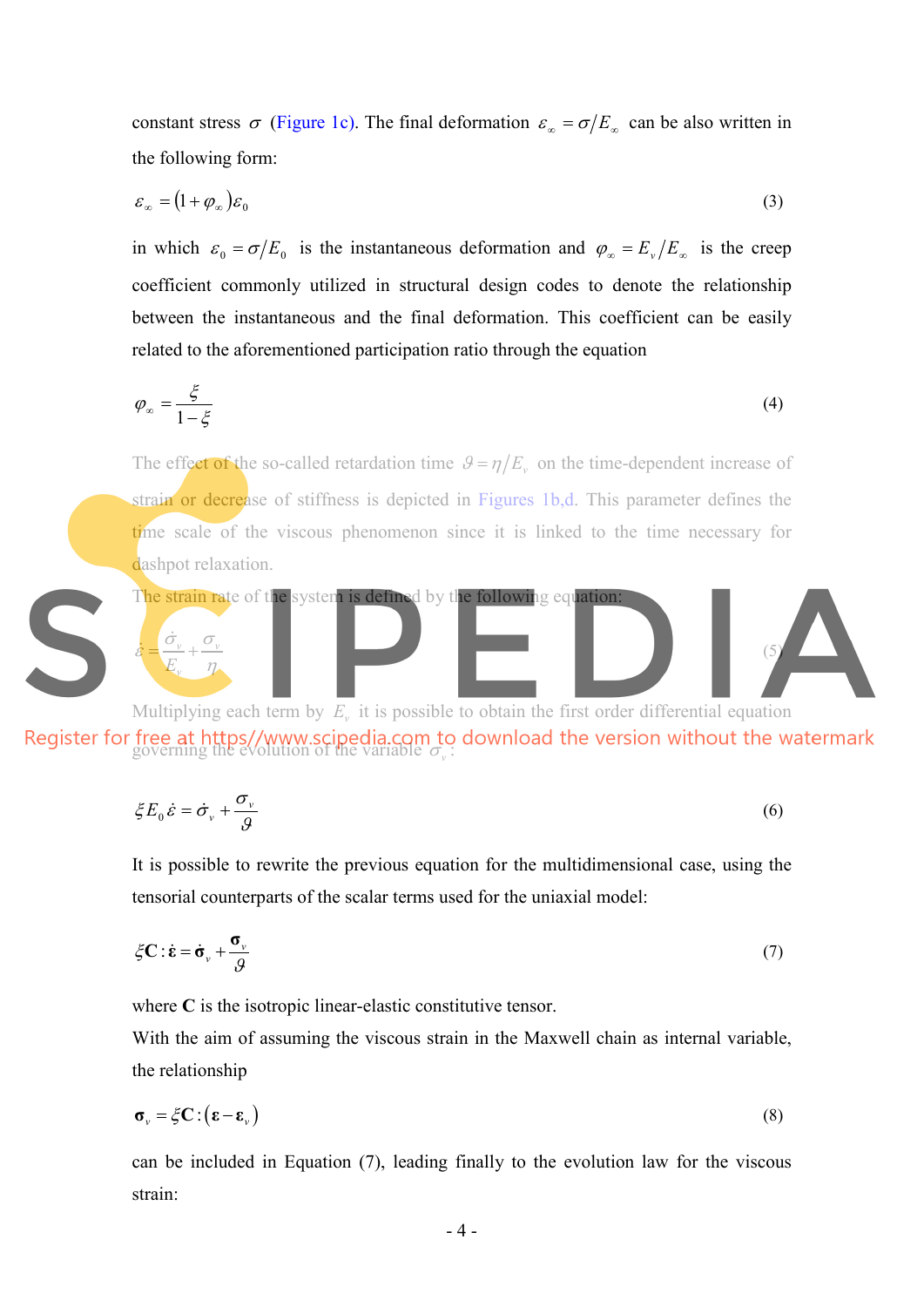$$
\dot{\boldsymbol{\varepsilon}}_{\nu} = \frac{1}{g} (\boldsymbol{\varepsilon} - \boldsymbol{\varepsilon}_{\nu})
$$
\n(9)

### **2.2 Integration of the internal variables**

being the viscous strain increment equal to

 $(s)$ 

*e s ds* <sup>ϑ</sup>

hence

*v*

 $\Delta \varepsilon_v = \frac{1}{Q} \int$ 

 $(t_{n+1}) = \varepsilon_v(t_n) e^{-\frac{\Delta t}{\theta}}$  $v(t_{n+1}) = \varepsilon_v(t_n) e^{-\theta} + \Delta \varepsilon_v$ 

> $1 \int_{0}^{t_{n+1}}$   $-\frac{t_{n+1}}{s}$  $n+1$   $l_n$

 $t_{n+1}$   $t_{n+1}-s$ 

 $_{+1}$   $t_{n+1}$  – −

*n*

*t*

ϑ

The solution of the differential equation for a generic time step  $t_{n+1}$  has the form

$$
\boldsymbol{\varepsilon}_{\nu}\left(t_{n+1}\right) = \frac{1}{g} \int_{-\infty}^{t_{n+1}} e^{-\frac{t_{n+1}-s}{g}} \boldsymbol{\varepsilon}\left(s\right) ds \tag{10}
$$

Following a time incremental procedure, i.e.  $t_{n+1} = t_n + \Delta t$ , it is possible to obtain

$$
\mathbf{\varepsilon}_{\nu}\left(t_{n+1}\right) = \frac{1}{\mathcal{G}}\int\limits_{-\infty}^{t_n} e^{-\frac{t_n - s}{\mathcal{G}}} e^{-\frac{\Delta t}{\mathcal{G}}}\mathbf{\varepsilon}\left(s\right)ds + \frac{1}{\mathcal{G}}\int\limits_{t_n}^{t_{n+1}} e^{-\frac{t_{n+1} - s}{\mathcal{G}}}\mathbf{\varepsilon}\left(s\right)ds\tag{11}
$$

 $\mathbf{\varepsilon}_{v}\left(t_{n+1}\right) = \mathbf{\varepsilon}_{v}\left(t_{n}\right)e^{-\frac{\Delta t}{\theta}} + \Delta \mathbf{\varepsilon}_{v}$  (12)

Assuming that strain remains almost constant during the interval  $[t_n, t_{n+1}]$  and equal to the value at time  $\overline{t}$ , with  $\overline{t} = t_n + \alpha \Delta t$ ,  $0 \le \alpha \le 1$ , Equation (13) can be rewritten as

 $\mathbf{g}_s = \frac{1}{2} \begin{bmatrix} e^{-s} & \varepsilon(s) \, ds \end{bmatrix}$  (13)

$$
\Delta \varepsilon_{v} = \frac{1}{\mathcal{G}} \varepsilon(\overline{\tau}) \int_{t_{n}}^{t_{n+1}} e^{-\frac{t_{n+1}-s}{\mathcal{G}}} ds = \varepsilon(\overline{\tau}) e^{-\frac{t_{n+1}}{\mathcal{G}} \left[ e^{\frac{s}{\mathcal{G}}}\right]_{t_{n}}^{t_{n+1}}} = \varepsilon(\overline{\tau}) \left(1 - e^{-\frac{\Delta t}{\mathcal{G}}}\right)
$$
(14)

If previous expression is substituted in Equation (12), it results that

$$
\boldsymbol{\epsilon}_{\nu}\left(t_{n+1}\right) = \boldsymbol{\epsilon}_{\nu}\left(t_{n}\right)e^{-\frac{\Delta t}{\beta}} + \boldsymbol{\epsilon}\left(\overline{t}\right)\left(1 - e^{-\frac{\Delta t}{\beta}}\right)
$$
\n(15)

Assuming  $\alpha = 0$ , it would result  $\epsilon(\overline{t}) = \epsilon(t_n)$  and it would be necessary to store the previous time step total strain to integrate the viscous strain. Hence, it is more efficient to consider  $\alpha = 1$ , since it results  $\epsilon(\overline{t}) = \epsilon(t_{n+1})$  and Equation (12) reduces to

$$
\boldsymbol{\epsilon}_{\nu}\left(t_{n+1}\right) = \boldsymbol{\epsilon}_{\nu}\left(t_{n}\right)e^{-\frac{\Delta t}{\theta}} + \boldsymbol{\epsilon}\left(t_{n+1}\right)\left(1 - e^{-\frac{\Delta t}{\theta}}\right)
$$
\n(16)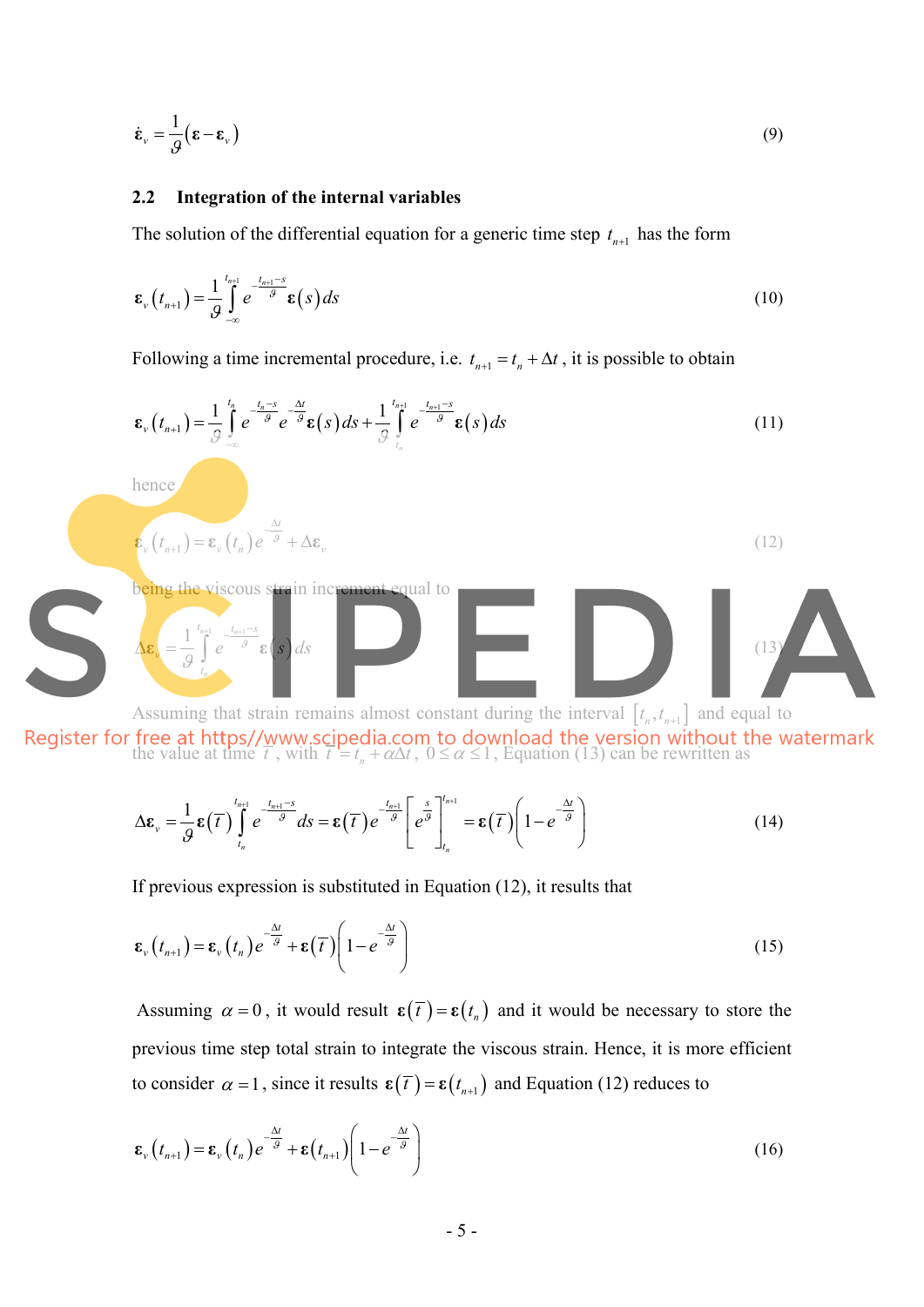It is worth noticing that this integration method is unconditionally stable. For small time

steps, 
$$
\Delta t / \theta \ll 1
$$
,  $e^{-\frac{\Delta t}{\theta}} \approx 1 - \frac{\Delta t}{\theta}$  and Equation (16) can be rewritten finally as

$$
\boldsymbol{\varepsilon}_{v}\left(t_{n+1}\right) = \boldsymbol{\varepsilon}_{v}\left(t_{n}\right) + \frac{\Delta t}{g}\left[\boldsymbol{\varepsilon}\left(t_{n+1}\right) - \boldsymbol{\varepsilon}_{v}\left(t_{n}\right)\right]
$$
\n(17)

## **3. Damage Model**

#### **3.1 Constitutive model**

In order to describe the stress-stain relationships a damage-theory based model is adopted based on the concept of effective stress tensor **σ** related to strains **ε** under elastic regimen:

$$
\overline{\sigma} = \mathbf{C} : \mathbf{\varepsilon} \tag{18}
$$

where **C** is the isotropic linear-elastic constitutive tensor.

The mechanical damage in masonry due to cracking and crushing is described by the Tension-Compression Damage Model [Cervera et al. 1995, Faria et al. 1998]. According to this model, and according to the different mechanical behaviour in tension and compression, a split of the effective stress tensor into tensile and compress components,  $\overline{\sigma}^+$  and  $\overline{\sigma}^-$ , is introduced according to:

Register for free at https//www.scipedia.com to download the version without the watermark 1  $\langle \mathbf{p}_i \otimes \mathbf{p}_i \rangle$  and *i*  $\vec{\sigma}^+ = \sum \langle \vec{\sigma} \rangle$  p.  $\otimes$  p. and  $\vec{\sigma}^- = \vec{\sigma} - \vec{\sigma}^+$  $\overline{\sigma}^+ = \sum_{i=1}^{\infty} \langle \overline{\sigma}_i \rangle \mathbf{p}_i \otimes \mathbf{p}_i \quad \text{and} \quad \overline{\sigma}^- = \overline{\sigma} - \overline{\sigma}^+$  (19)

> where  $\bar{\sigma}$  denotes the *i*-th principal stress value from tensor  $\bar{\sigma}$ ,  $\mathbf{p}_i$  represents the unit vector associated with its respective principal direction and the symbols  $\langle . \rangle$  are the Macaulay brackets  $(\langle x \rangle = x, if x \ge 0, \langle x \rangle = 0, if x < 0)$ .

The constitutive equation takes the form:

$$
\boldsymbol{\sigma} = (1 - d^+) \overline{\boldsymbol{\sigma}}^+ + (1 - d^-) \overline{\boldsymbol{\sigma}}^- \tag{20}
$$

where  $d^+$  and  $d^-$ , are internal damage variables each related with the sign of the stress and thus with tension and compression. The internal damage variables are equal to zero when the material is undamaged and equal to one when it is completely damaged.

Different damage criteria are assumed for tension and compression stress states in order to describe the corresponding damage types (cracking and crushing). The damage functions are defined as: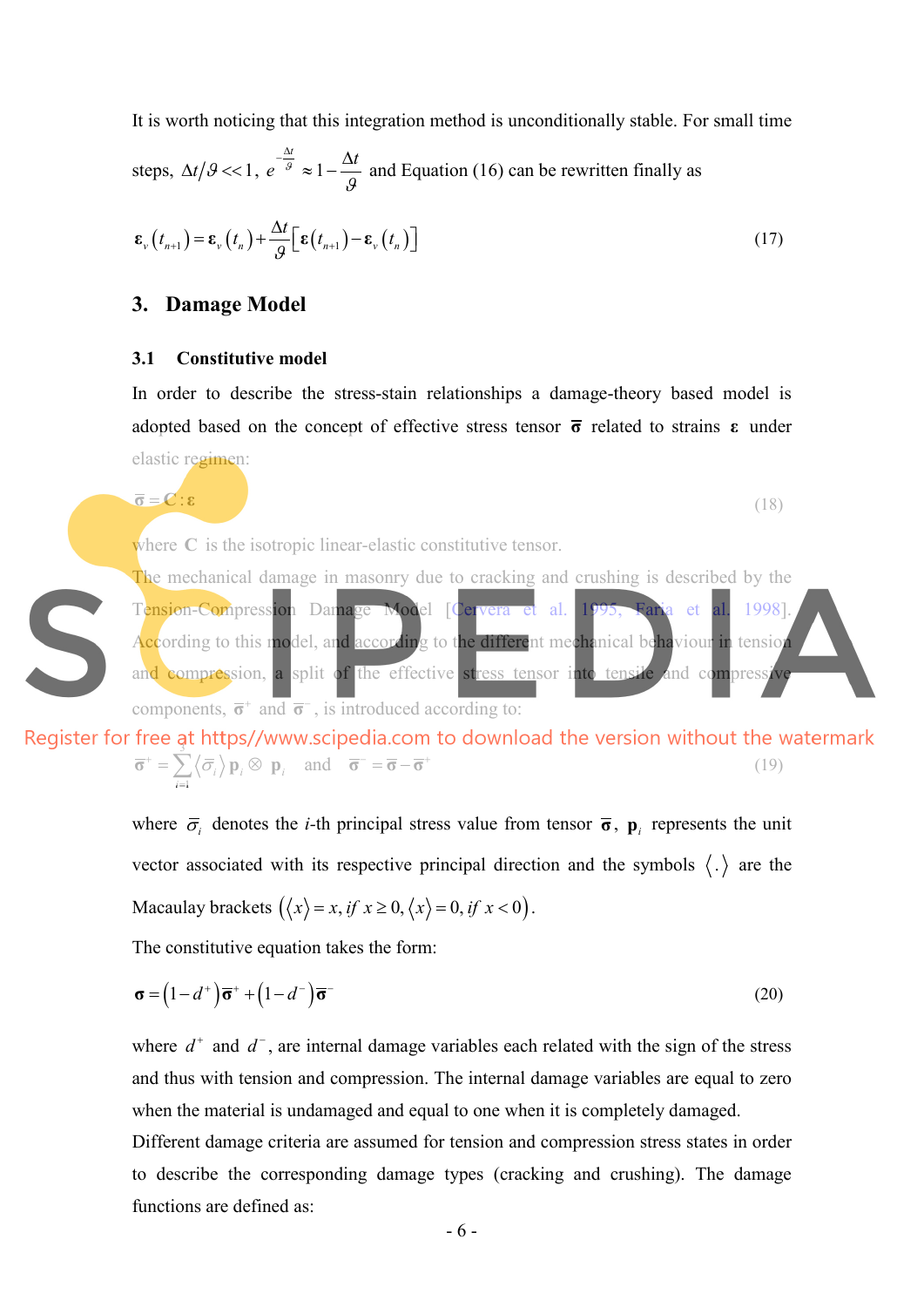$$
\Phi^{\pm}\left(\tau^{\pm},r^{\pm}\right) = \tau^{\pm} - r^{\pm} \le 0\tag{21}
$$

being  $\tau^{\pm}$  scalar positive quantities, termed as equivalent stresses and defined in order to compare different stress states in two- or three-dimensions:

$$
\tau^{\pm} = \left[\overline{\sigma}^{\pm} : \Lambda^{\pm} : \overline{\sigma}^{\pm} \right]^{1/2} \tag{22}
$$

The shape of each damage criterion is defined by tensors  $\Lambda^{\pm}$ . In this work, for the particular case of masonry material, it is assumed that  $\Lambda^+ = p_1 \otimes p_1 \otimes p_1 \otimes p_1$ , which corresponds to the Rankine criterion in tension, while for the compression case it is assumed that  $\Lambda^-$  =  $C/E$ , where *E* is the Young's modulus. Figure 2 shows the resulting representation of the composite damage criterion for the two-dimensional case.

Variables  $r^{\pm}$  are internal stress-like variables representing the current damage threshold and their values control the size of the (monotonically) expanding damage surface. The initial values of the damage thresholds are  $r_0^{\pm} = f^{\pm}$ , where  $f^+$  and  $f^-$  are the uniaxial

strengths in tension and compression. The evolution law of the internal variables  $r^{\pm}$  is explicitly defined in the following way  $r^{\pm} = \max[r_0^{\pm}, \max(r^{\pm})]$  (23)

Finally, the damage indexes *d*<sup>+</sup> are defined in terms of the corresponding surrent nalue. of the damage thresholds  $r^{\pm}$  in the form of a monotonically increasing function such

that  $0 \le d^{\pm}(r^{\pm}) \le 1$ . In this work, the following exponential expressions are assumed

$$
d^{\pm}\left(r^{\pm}\right) = 1 - \frac{r_0^{\pm}}{r^{\pm}} \exp\left\{2 H^{\pm}_{dis} \left(\frac{r_0^{\pm} - r^{\pm}}{r_0^{\pm}}\right)\right\} \tag{24}
$$

where constants  $H_{dis}^{\pm} \ge 0$  are the discrete softening parameters [Cervera et al. 2010]. They are related to material tensile and compressive fracture energies  $G_f^{\pm}$ , normalized according to the finite element characteristic length, in order to ensure objectivity of the FEM solution respect to the mesh size [Cervera et al., 1987].

It is worth noticing that more sophisticated damage models could be adopted, including also the description of different stiffnesses, strengths and inelastic responses along the different material axes [Pelà et al. 2011]. The choice of a simple model was adopted in this work as a first approach to the study of a complex historical masonry structure.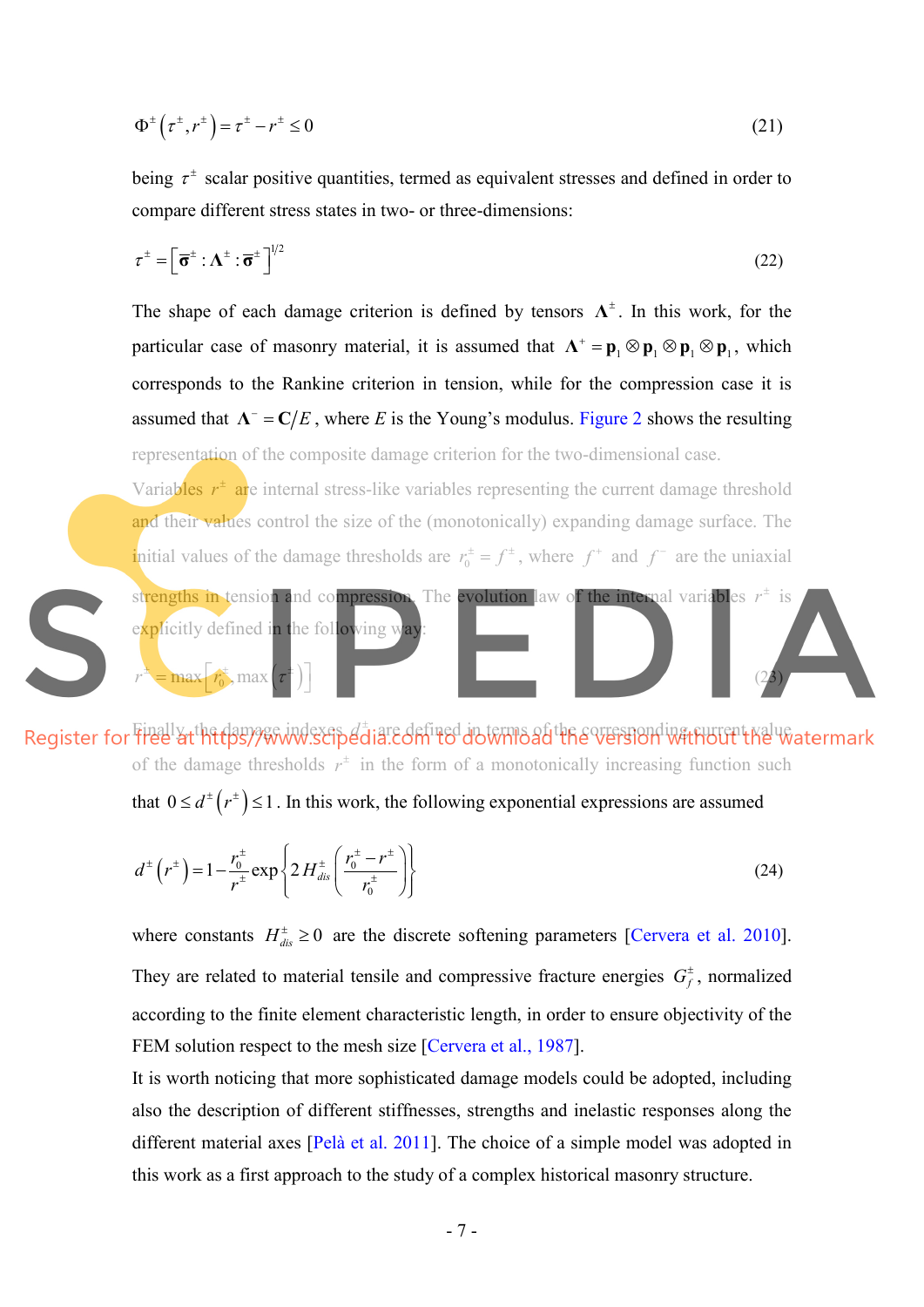#### **3.2 Coupling with viscoelasticity**

The coupling of the tension-compression damage model with the viscoelasticity model is carried out by assuming that the stress sustained by the Maxwell chain is the effective (undamaged) stress, rather than the total stress [Cervera et al. 1998]. Therefore, Equation (2) can be rewritten as follows:

$$
\overline{\sigma} = \overline{\sigma}_e + \overline{\sigma}_v = (1 - \xi) \mathbf{C} : \mathbf{\varepsilon} + \xi \mathbf{C} : (\mathbf{\varepsilon} - \mathbf{\varepsilon}_v)
$$
(25)

The split of the effective stresses in each chain element is carried out, according to Equation (19), leading to:

$$
\overline{\sigma}^+ = \overline{\sigma}_e^+ + \overline{\sigma}_v^+ \quad \text{and} \quad \overline{\sigma}^- = \overline{\sigma}_e^- + \overline{\sigma}_v^- \tag{26}
$$

Finally, the constitutive model in Equation (20) can be rewritten to account for the coupling between viscoelasticity and mechanical damage:

$$
\boldsymbol{\sigma} = (1 - d^+) \left( \overline{\boldsymbol{\sigma}}_e^+ + \overline{\boldsymbol{\sigma}}_v^+ \right) + (1 - d^-) \left( \overline{\boldsymbol{\sigma}}_e^- + \overline{\boldsymbol{\sigma}}_v^- \right)
$$
(20)



material.<br>Register for free at https//www.scipedia.com to download the version without the watermark

# **4. Application to Mallorca Cathedral**

This section presents the application of the proposed model to the analysis of the representative bay of Mallorca Cathedral. Firstly, the current state of deformation detected on the structure during the monitoring activity is presented. Secondly, the FE analysis of the structure is carried out in order to investigate the possible influence of construction process and long-term deformation on the present condition. The study of Mallorca cathedral is considered as a way to assess the actual applicability of the numerical tool to the analysis of long term deformation and damage in a real large structure.

## **4.1 Current deformation in Mallorca Cathedral**

The construction of the Cathedral of Mallorca, Spain, started in year 1306 and spanned to year 1600, with a long interruption period from 1460 to 1560. On the basis of historical documents [Domenge, 1997, 2003; Roca 2004b], it was possible to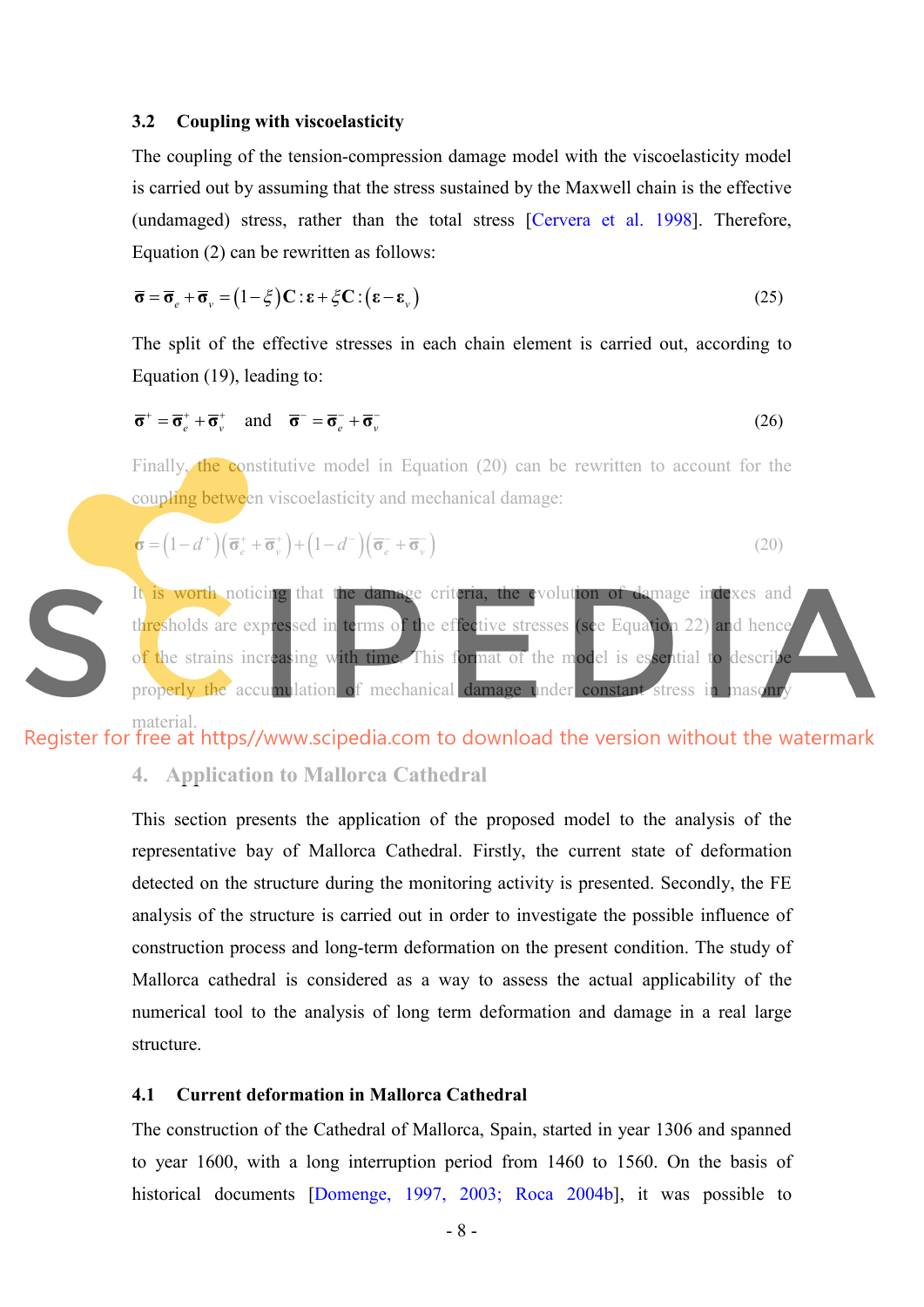understand the construction process, which consisted in building sequentially the adjoining bays from the presbytery following the longitudinal direction. The cathedral, with overall dimensions of 121 m in length and 55 m in width, is one of the most imposing Gothic buildings of the Mediterranean area (Figure 3).

The piers have an octagonal section with circumscribed diameter of 1.6 or 1.7 m and a height of 22.7 m to the springing of the lateral vaults. Such members show remarkable curvature and lateral displacement especially along the direction transverse to the nave (Figure 4). It was in part this noticeable deformed condition, along with some damage observed in the piers, which led to the decision of undertaking a detailed study of the building including monitoring to measure the evolution of the crack opening and deformation. The study of the building included also a detailed survey of the current deformed condition. Remarkably, it was observed that the deformation in piers does not show a systematic pattern, but appears in a rather random way showing very variable maximum values and predominant direction (inward or outward to the nave). The maximum lateral displacement measured in piers ranges from 2 cm up to, in a single case, 26 cm, with an average (in absolute value) of 13 cm corresponding to a ratio of

1/115 with respect to the height.

According to calculations carried out for the present deformed configuration considering the 2<sup>nd</sup> order effects, the stability of the structure under dead load is at the

Register for Free at Put6syy www.seibedia. Soming deformational Nevertheless the interfected the nu atermark towards a progressive deformation increase is of concern because, in combination with

> geometric nonlinear effects, it might worsen the stability conditions and eventually lead to instability. For this reason, a FE analysis of the representative bay has been carried out using the constitutive models described in the previous sections, to study the longterm behaviour of the structure.

> The in-situ measures of pier horizontal displacements have been processed to assess the order of magnitude of the net movements of the structure for the comparison with the numerical results. The in-situ measures show a certain trend towards a global lateral displacement in the direction perpendicular to the nave. This trend is recognizable as an unsymmetrical deformation component. Due to this asymmetric character, this component of the deformation cannot be directly linked to the effect of the gravity forces and, based on some geological evidence, is in principle attributed to an overall deformation of the rocky platform on which the building is founded.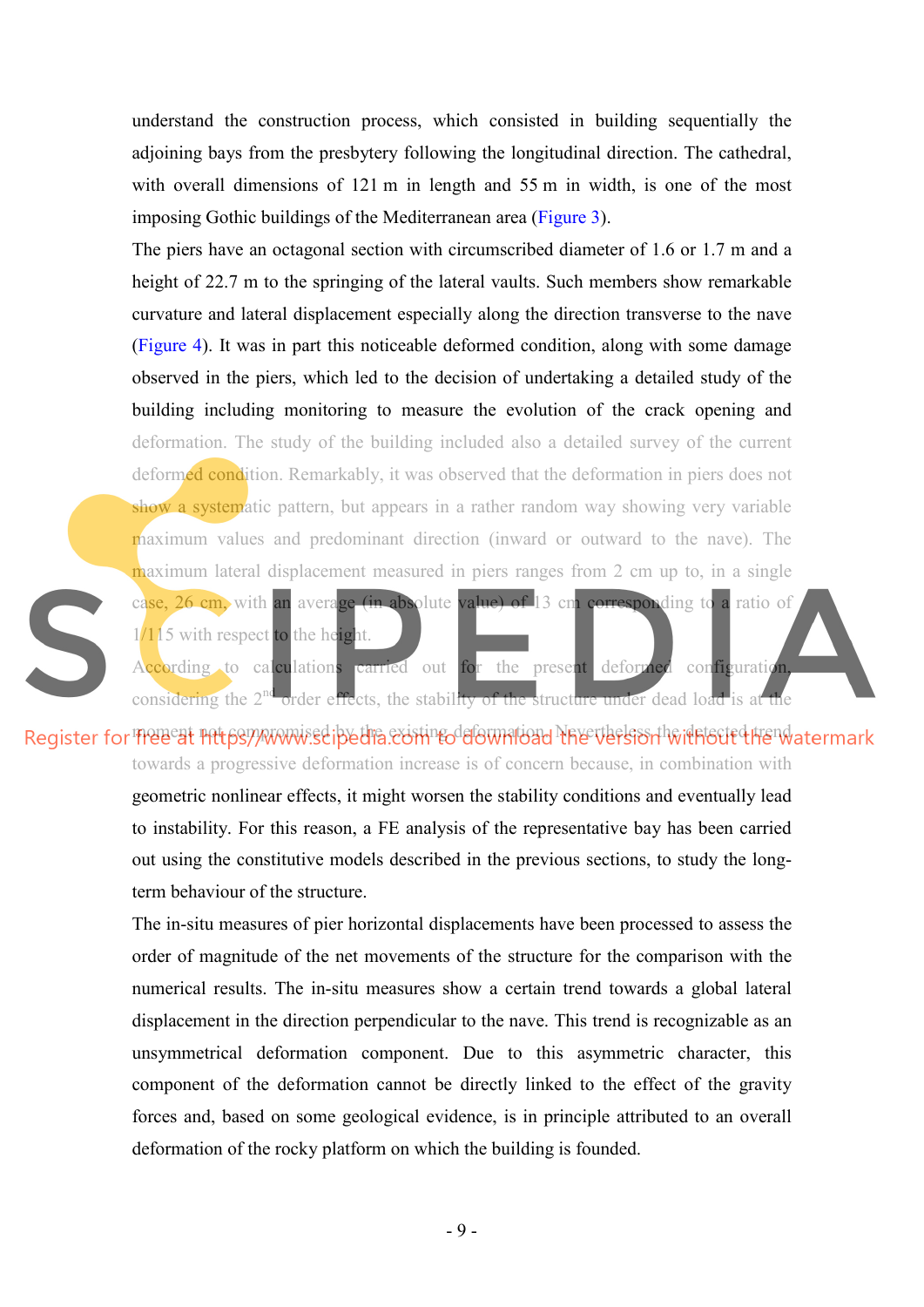A simple mathematical criterion has been applied to decompose the overall displacement values into symmetric and asymmetric components, of which only the first can be related to gravity effects. It is possible to decompose each couple of horizontal displacements  $\delta_l$  and  $\delta_r$  of two symmetric points into an asymmetric displacement  $\delta_a = (\delta_l + \delta_r)/2$  and a symmetric displacement  $\delta_s = (\delta_l - \delta_r)/2$ . This operation has been carried out considering the displacements of the points at the top of the piers (23 m high) and at the springings of the central vault (30 m high). All the values obtained are listed in Table 1 for the different nave sections denoted in Figure 3a. The last column of the table also reports the horizontal displacements  $\delta$ , at the top of the central nave. As shown, the orders of magnitude of  $\delta_a$  and  $\delta_t$  are often comparable, thus the **decom** position of  $\delta_l$  and  $\delta_r$  into the asymmetric and symmetric components seems an acceptable approximation. Although the resulting symmetric displacements are still showing a significant variation among the different bays, the procedure allows for some reduction of the range of variation. The resulting values  $\delta_s$  are believed to be more representative than the total ones of the long-term deformation experienced by the structure under sustained gravity loading. The symmetric displacement δ, at the height of 23 m are bounded by 4 cm and 16 cm, showing a clear range of values to be

compared with the results derived from a symmetric FE model subject to gravitational Register for free at https//www.scipedia.com to download the version without the watermark

> It is worth noticing that despite the processing of experimental data, the measures in Table 1 still present a considerable scatter. This may be due to the building process of the cathedral, since it involved a very long period of time and important periods elapsed between the construction of adjacent bays or even during the construction of a single one. In particular, and because of this long construction period, involving many generations, varying construction approaches may have been utilized for building different parts of the structure and to overcome the difficulties posed by the intermediate construction stages. As an example, it is remarkable that the first two bays (from the choir to section 3-4 of Figure 3a) are built with more slender piers compared with the rest of the bays; the diameter of the pier was probably modified (from 1.5 to 1.7 cm) as a correction due to problems encountered during the construction of the first bays.

> The complete construction chronology has been investigated into detail in the case of the  $4<sup>th</sup>$  bay based on the documents available in the files of the Chapter of Mallorca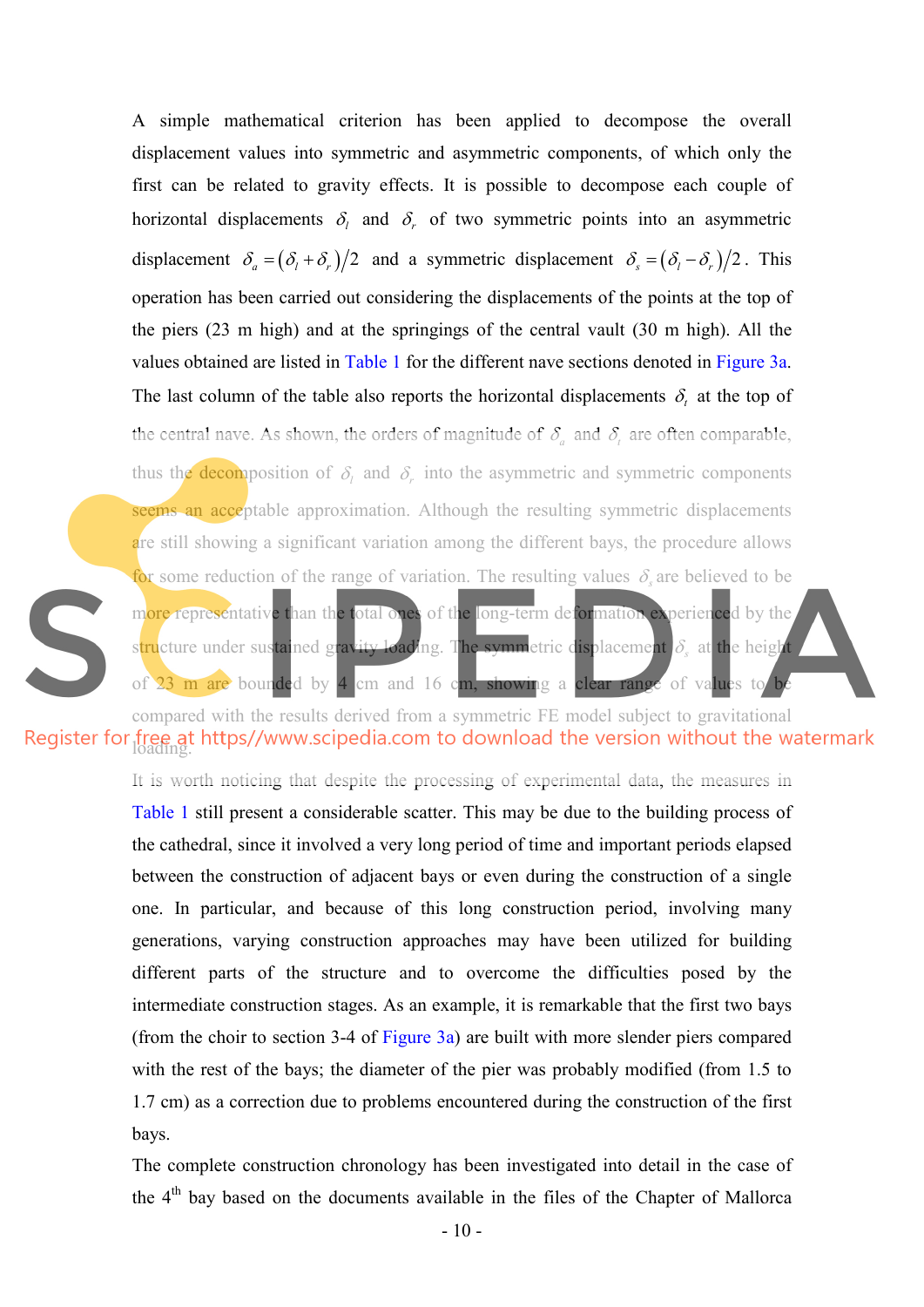Cathedral. The construction process started with the lateral chapels, followed by the piers, then lateral vaults and finally the central one. During the last stage before the construction of the central vault, the piers were already receiving the inward thrust of the lateral naves, while the absence of the central one did not provide for any counteracting action, thus creating a delicate stability condition. In the case of this bay, the construction of the vaults lasted for 7 years, with some interruptions. The available documents do not provide any clue on the utilization of provisional stabilizing devices, such as iron ties or timber struts, although their use cannot be totally disregarded. The possibility that the master builders relied solely on the self-capacity of the vaults to keep stable during a limited period of time can be also considered, but requires additional investigation on the actual self-stability of the partial system during at least a limited period of time.

The monitoring of the building started in September 2003 and was interrupted in September 2008. In addition to the measurement of climatic parameters, it involved crackmeters to monitor the main cracks, as well as clinometers and long-base extensometers to measure the variation of rotations in pies and distances across different points of the structure. The information recorded was then post-processed in order to decompose all the measurements into their reversible and irreversible components. The reversible trends, by far the most apparent ones, are caused by climatic environmental actions (mainly temperature) while the irreversible ones are linked to possible on-going deterioration and creep. The post-processing of this first monitoring period, encompassing 5 years, detected a gradual and irreversible, although very small, increase of the deformation of the structure. This gradual increase of deformation was noted in an accumulative increase of the opening of major cracks, in the similarly accumulative opening of vaults and arch spans, and also in the lateral displacement of the piers in the direction transverse to the nave. In particular, it was observed that the lateral deformation of piers is at present progressing at a ratio of about 0.1 mm per year.

#### **4.2 FEM modelling of the representative bay**

Since the present study focuses on the effects of gravity loads, a FEM model involving only one quarter of the typical bay is sufficient in order to carry out the different analyses (Figure 5). Appropriate boundary conditions have been defined in order to account for symmetry and the effect of the adjacent bays. A continuum macromodelling approach has been considered [Pelà et al. 2009, Roca et al. 2010]. The adopted FE mesh is composed by 49,979 tetrahedral elements and 14,689 nodes. Mesh refinement has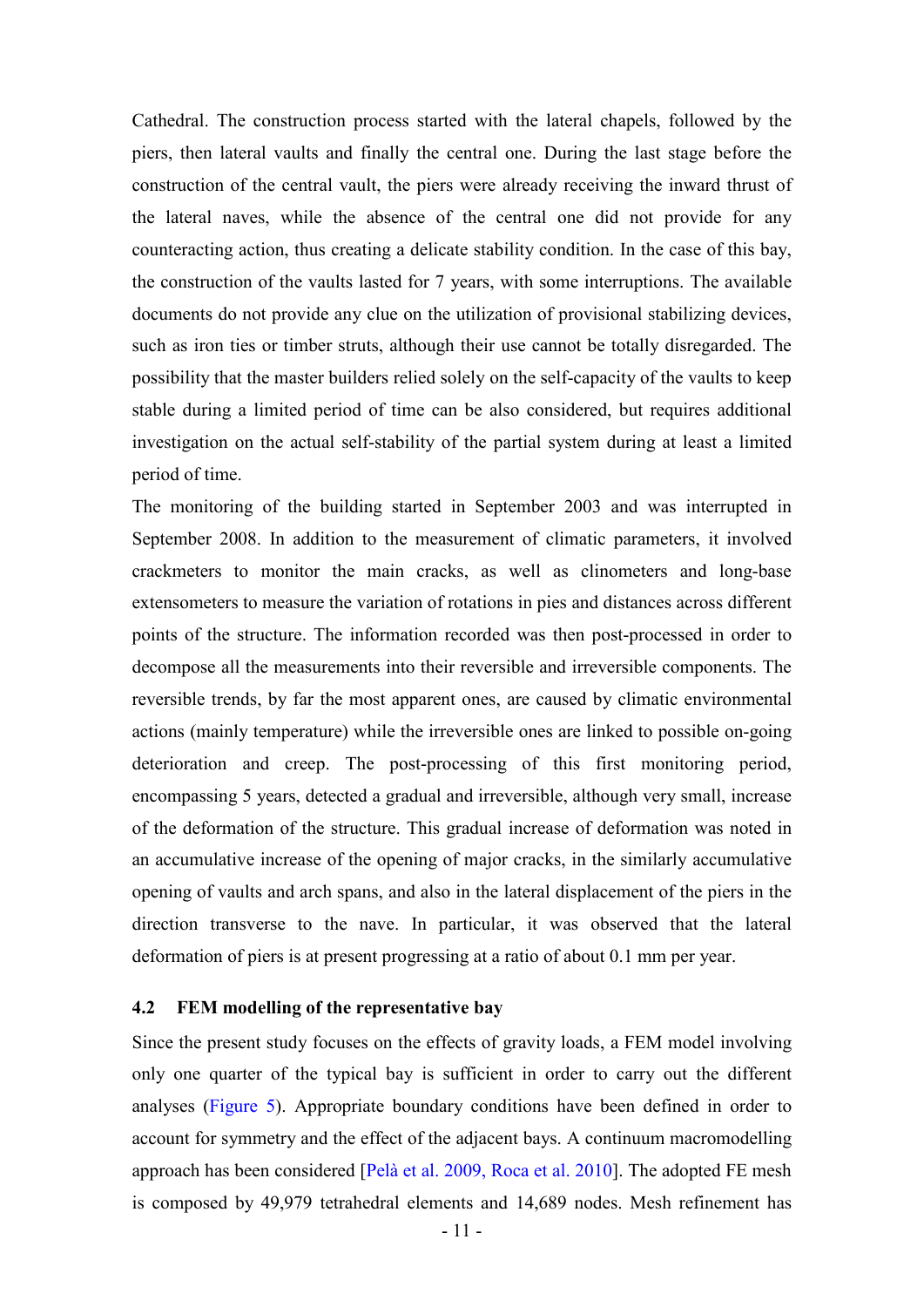been carried out in zones where high stress gradients are expected, as at both ends of flying arches and columns, at the intersection between different structural elements and under the large false window located in buttresses. The model has been defined with different material parameters for the main groups of structural members composing the structure (Table 2).

The masonry compressive strength has been estimated based on the values experimentally obtained by means of mechanical tests carried out on stone samples. In the case of the piers, the stone samples were obtained from the original quarries, while in the walls, buttresses and flying arches they were taken in situ.

The tensile strength has been assumed equal to 5% of the compressive strength. The Young moduli values adopted have been derived from the structural identification procedure reported in [Martínez, 2007]. Values for the fracture energies have been assumed based on previous experience, since they were not measured experimentally.

The viscoelasticity and tension-compression models presented in Sections 2-3 have been implemented into the FE program COMET [2002] developed at the International Centre for Numerical Methods in Engineering (CIMNE, Barcelona). Pre- and postprocessing have been carried out with GiD [2002], also developed at CIMNE.

### **4.3 Simulation of the construction process**

The construction process of the bay has been simulated numerically using a FE activation strategy able to reproduce the addition of different portions of structure during the building stages. The elements of the FE mesh are classified into active and inactive. At the beginning of the analysis, the elements which define the first portion built are activated, i.e. computed and assembled into the global matrix, whereas the inactive elements are disregarded in calculations. In the following step, the elements corresponding to the next construction stage are activated and the calculation proceeds, considering the first portion already deformed. By repeating such procedure until the completion of all building stages, it is possible to obtain a numerical simulation of the whole construction process.

According to the information obtained from historical research, the construction process of the single bay is simulated through three subsequent analysis steps. In the first step, only the lower part of the FE model is activated, including the pier, the aisle vault and the buttress. In the second analysis step, the upper part of the FE model, including the upper part of the buttress, the flying arches, the clerestory and the nave vault, is activated. Finally, the structure is subject to constant loading and the time starts elapsing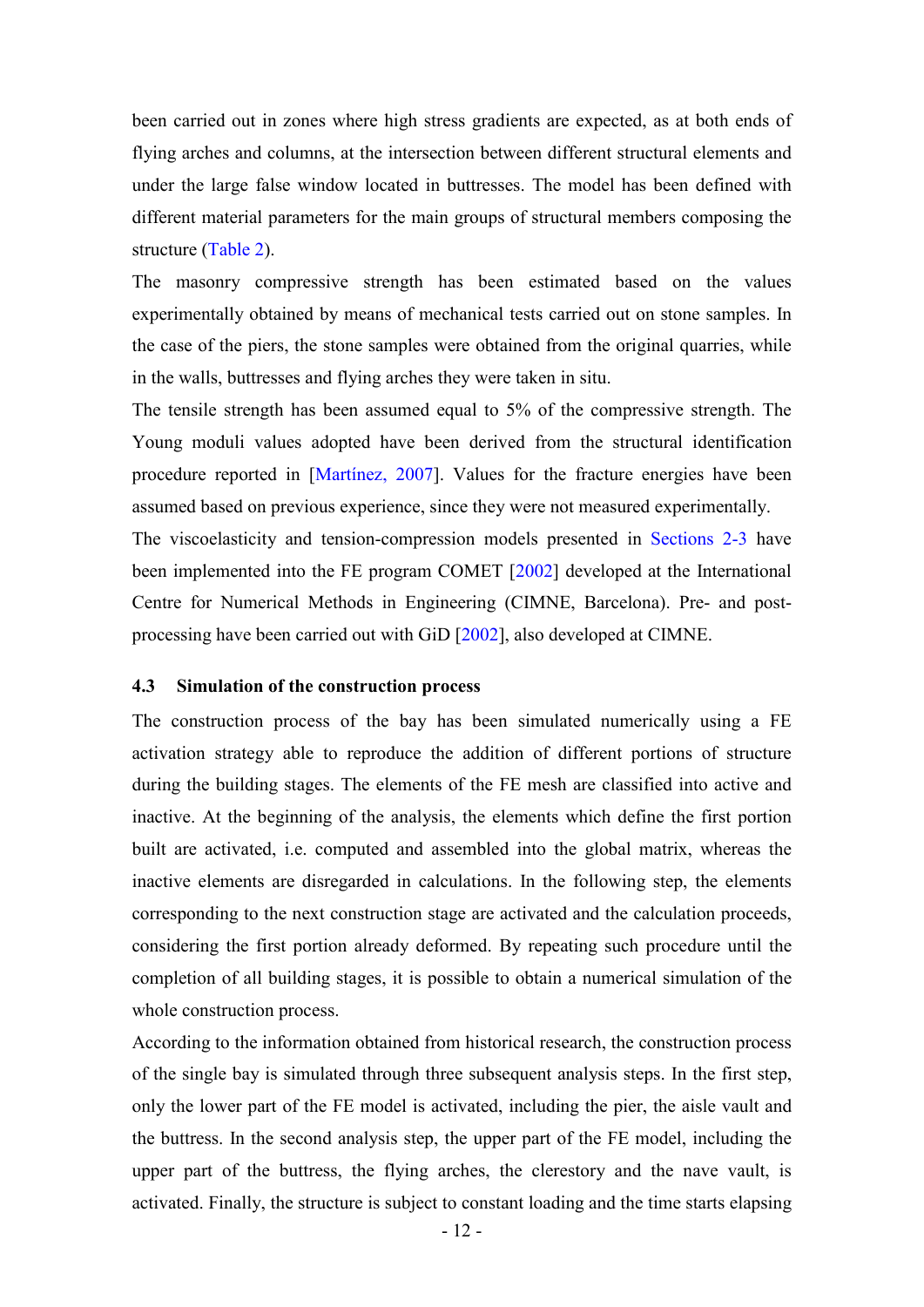in order to evaluate the deformation accumulation due to creep. In each subsequent phase, the computation is carried on starting from the stress-strain state obtained at the end of the previous phase. The geometric nonlinearity is taken into account by adopting a total Lagrangian formulation with the assumption of small-strain/large-displacement.

After the first construction phase, with only the lateral vaults built, the resulting horizontal deformation at the top of the pier is equal to 3 cm. The numerical analysis clearly shows that such partial configuration of the bay is stable, suggesting that, as an actual possibility, the bay might have been built without using auxiliary devices such as ties, as previously mentioned.

After the second construction phase, the maximum horizontal displacement at the pier decreases to 1.8 cm due to the application of the thrust of the central vault. As in the previous analysis step, the compressive damage does not affect any structural member in a significant way.

#### **4.4 Modelling of long-term deformation**

The analysis of the long-term deformation is carried out on the configuration and for the initial stress state resulting from the sequential analysis described in the previous section. No viscous deformation experienced in-between the construction phases has been considered.

As can be inferred from Section 2.1, the evaluation of time-dependent deformation due to creep according to the adopted constitutive equation requires the definition of two parameters, i.e. the retardation time  $\theta$  and the participation ratio  $\xi$ . A sensibility analysis has been carried out in order to calibrate their values on the basis of the experimental data. As mentioned in Section 4.1, the rate of increase of the horizontal deformation of piers was measured as about 0.1 mm/year between 2003 and 2008. In the particular case of the  $4<sup>th</sup>$  bay, the monitoring activity was carried out between the years 543 and 548 after the completion of the structure (1460). The symmetric component of the pier horizontal displacement is  $\delta_z = 9.5$  cm for the Section 4-5, as reported in Table 1. Making reference to this data, it has been possible to adjust the model parameters to the experimental behaviour of the structure.

Figure 6a shows the time dependent increase of the horizontal displacement at the pier top for  $\theta = 34$  and  $\xi$  equal to 0.875, 0.925 and 0.975. It is worth noticing that the retardation time influences only the time scale of the analysis. Since the vertical loading is kept constant during the analysis, changing the value of  $\mathcal{G}$  would be equivalent to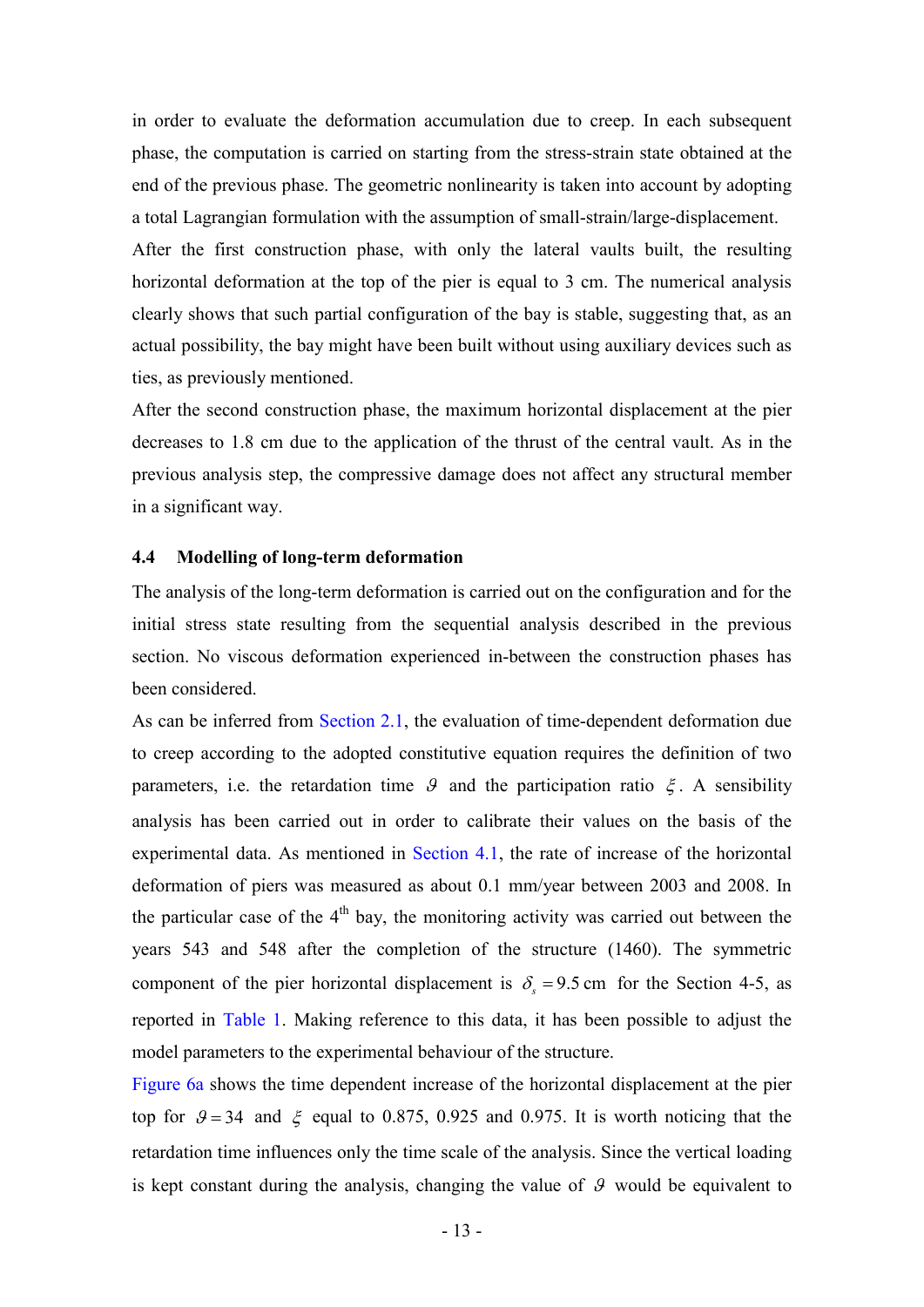scale the curves of Figure 6a along the x-axis. On the other hand, the value of the participation ratio is more influential on the time dependent response. The calibration of this parameter shows the joint influence of long term deformation and geometric nonlinear effects on the stability of the structure. The assumed values are large enough to analyse the structure under adverse conditions, since they presume that a significant amount of stiffness is susceptible to creep. Each value of the participation ratio leads to different results. In case of  $\xi = 0.875$ , the pier maximum horizontal time-dependent displacement reaches a stable value of 11 cm after 2,000 years. In case of  $\xi = 0.925$ , the pier maximum horizontal time-dependent displacement reaches a value of 24 cm after 2,000 years. The assumption of  $\xi = 0.975$  in the frame of a nonlinear geometric analysis leads to the instability of the structure at 1,350 years.

The most representative displacement vs. time curve seems the one corresponding to  $\xi = 0.925$ , as can be noticed in Figure 6b showing a zoom of the time dependent displacement curves on the neighborhood of the monitoring period. In this situation, the structure presents a horizontal displacement at the pier top of about 9.5 cm at around 543-548 years, with a deformation rate of about 0.1 mm/year. Such values are comparable to those observed in Mallorca Cathedral, showing that the combination of long-term deformation and non-linear geometric effects may have played a significant role during the life of the structure.

It is possible to conclude that a failure condition in the long term can be represented only for a very high value of the participation ratio ( $\xi = 0.975$ ), that is in disagreement with the experimental data derived from the monitoring activity. It must be noted, however, that this conclusion is based on some not fully verified hypothesis, and that changes on some of the values adopted (as for example, for the initial deformations) or the use of a different constitutive equation might lead to different results. In any case, the adopted numerical model seems to be effective in describing correctly the actual magnitude of deformations thanks to the sequential analysis simulating the building process and the description of the mechanical damage, viscous effects and geometric nonlinearity.

Figure 7 shows the deformed shape and the tensile damage contour at the end of the analysis for  $\xi = 0.925$ . Tensile damage occurs at the side towards the central nave, and also at the key of the aisle vault, at the transverse rib and at the bottom of the large window located in buttresses. The compressive damage does not affect any structural member in a significant way. Both displacements and tensile damage have increased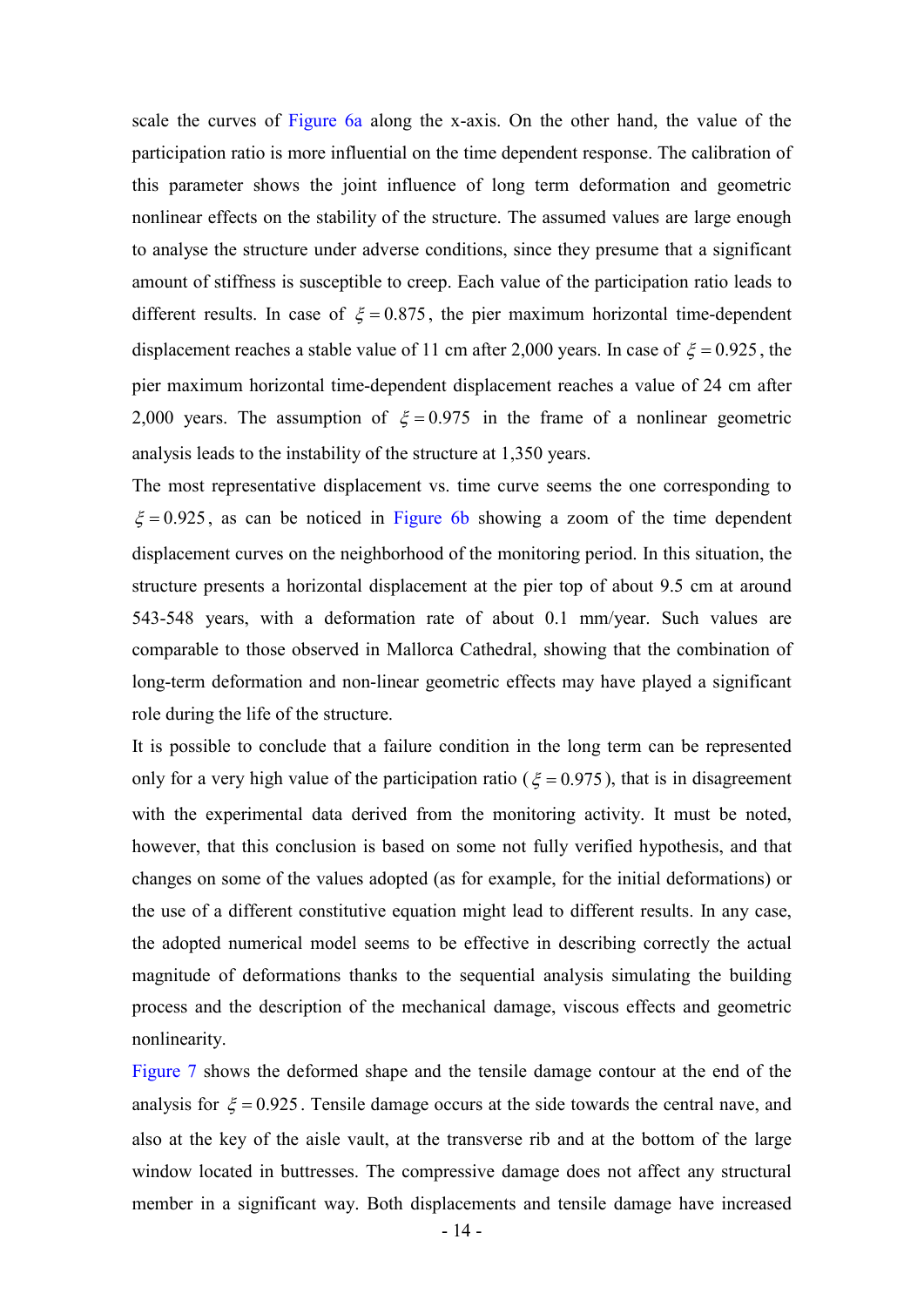more than at the end of the second construction stage, especially at the pier top and in the aisle vault, due to combined effect of long-term deformation and geometric nonlinearity.

# **5. Conclusions**

A viscoelasticity and damage model has been developed for the analysis of historical constructions. The specific format of the model leads to several advantages, especially in terms of simplicity and computational efficiency. The versatility of the theoretical framework ensures a suitable combination of the viscous effects with the mechanical damage in masonry material. The strain-driven format, the reduced number of internal variables and input parameters are remarkable features of the model.

The model has been implemented into a FE software and adopted for the study of a real large historical masonry structure. A tentative evaluation of the likelihood of a collapse due to geometrical instability in the long term has been carried out. The experimental data derived from a 5-year monitoring period have been considered to calibrate the parameters of the proposed model. A further monitoring period, now into consideration, would enable a more detailed estimation of the parameters involved. In particular, a more accurate estimation of current ratio of increasing irreversible deformation would permit an improved calibration of the parameters defining the viscous constitutive equation adopted to describe the deformation of the material.

# **6. Acknowledgments**

The studies presented here have been developed within the research project SEDUREC (CSD2006-00060), funded by DGE of the Spanish Ministry of Science and Technology, and project NIKER (contract agreement 244123) funded by the  $7<sup>th</sup>$  Frame Programme of the European Union, whose assistance is gratefully acknowledged.

# **7. References**

- Anzani A, Binda L, Mirabella Roberti G. The effect of heavy persistent actions into the behaviour of ancient masonry. Mater Struct 2000;33(228):251–261.
- Anzani A, Binda L, Mirabella-Roberti G. Experimental researches into long-term behavior of historical masonry. In: Binda L, editor. Learning from failure: long term behaviour of heavy masonry structures. Southampton: WIT Press; 2008.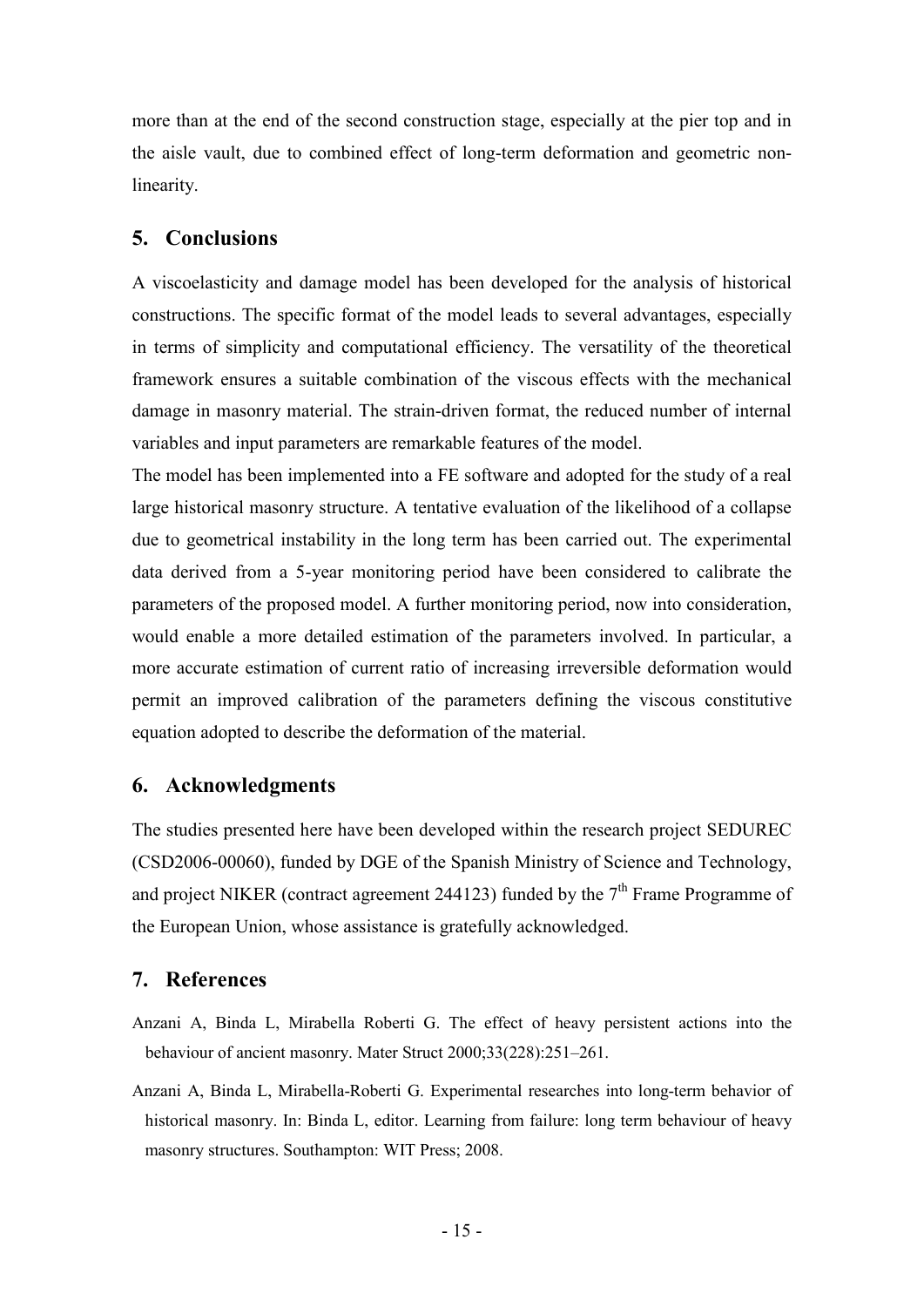- Binda L, Gatti G, Mangano G, Poggi C, Sacchi Landriani G. The collapse of Civic tower of Pavia: a survey of materials and structure. Masonry Int 1992;6:633-642.
- Binda L, Saisi A, Messina S, Tringali S. Mechanical damage due to long term behaviour of multiple leaf pillars in Sicilian churches. In: Lourenço PB, Roca P, editors. III International Seminar: Historical Constructions. Possibilities of Numerical and Experimental Techniques. Guimaraes; 2001, p. 707-718.
- Binda L, Anzani A, Saisi A. Failure due to long term behaviour of heavy structures: the Pavia Civic Tower and the Noto Cathedral. 8th Int. Conf. on STREMAH 2003, Structural Studies Repairs and Maintenance of Heritage Architecture. Halkidiki; 2003, p. 99-108.
- Cecchi A, Tralli A. Viscous-elastic behaviour of masonry: a homogenization approach. In: Ubertini F, Viola E, De Miranda S, Castellazzi G, editors. Atti del XX Congresso dell'Associazione Italiana di Meccanica Teorica e Applicata, Bologna; 2011.
- Cervera M, Hinton E, Hassan O. Non linear analysis of reinforced concrete plate and shell structures using 20-noded isoparametric brick elements. Comput Struct 1987; 25(6):845-869.
- Cervera M, Oliver J, Faria R. Seismic evaluation of concrete dams via continuum damage models. Earthq Eng Struct D 1995;24(9):1225–1245.
- Cervera M, Oliver J, Prato T. Thermo-chemo-mechanical model for concrete. II: damage and creep. J Eng Mech 1998;125:1028-1039.
- Cervera M, Agelet de Saracibar C, Chiumenti M. COMET: COupled MEchanical and thermal analysis – data input manual version 5.0. Technical report IT-308. Barcelona: CIMNE, Technical University of Catalonia; 2002.
- Cervera M. Viscoelasticity and rate-dependent continuum damage models. Monography No-79. Barcelona: CIMNE, Technical University of Catalonia; 2003.
- Cervera M, Pelà L, Clemente R, Roca P. A crack-tracking technique for localized damage in quasi-brittle materials. Eng Fract Mech 2010;77(13):2431-2450.
- Clemente R. Structural analysis of historical buildings by localized crack models (in Spanish). Ph.D. Thesis. Barcelona: Technical University of Catalonia; 2006.
- Domenge J. The construction process of Mallorca cathedral in 300 years (in Catalan). Palma de Mallorca; 1997.
- Domenge J. Study of the Cathedral historical books (in Spanish), Document No. 3. Estudio, diagnóstico y peritación y en su caso planteamiento de actuaciones sobre el comportamiento constructivo-estructural de la catedral de Santa María, en la ciudad de Palma, isla de Mallorca (Baleares). Fase primera. Barcelona: Technical University of Catalonia; 2003.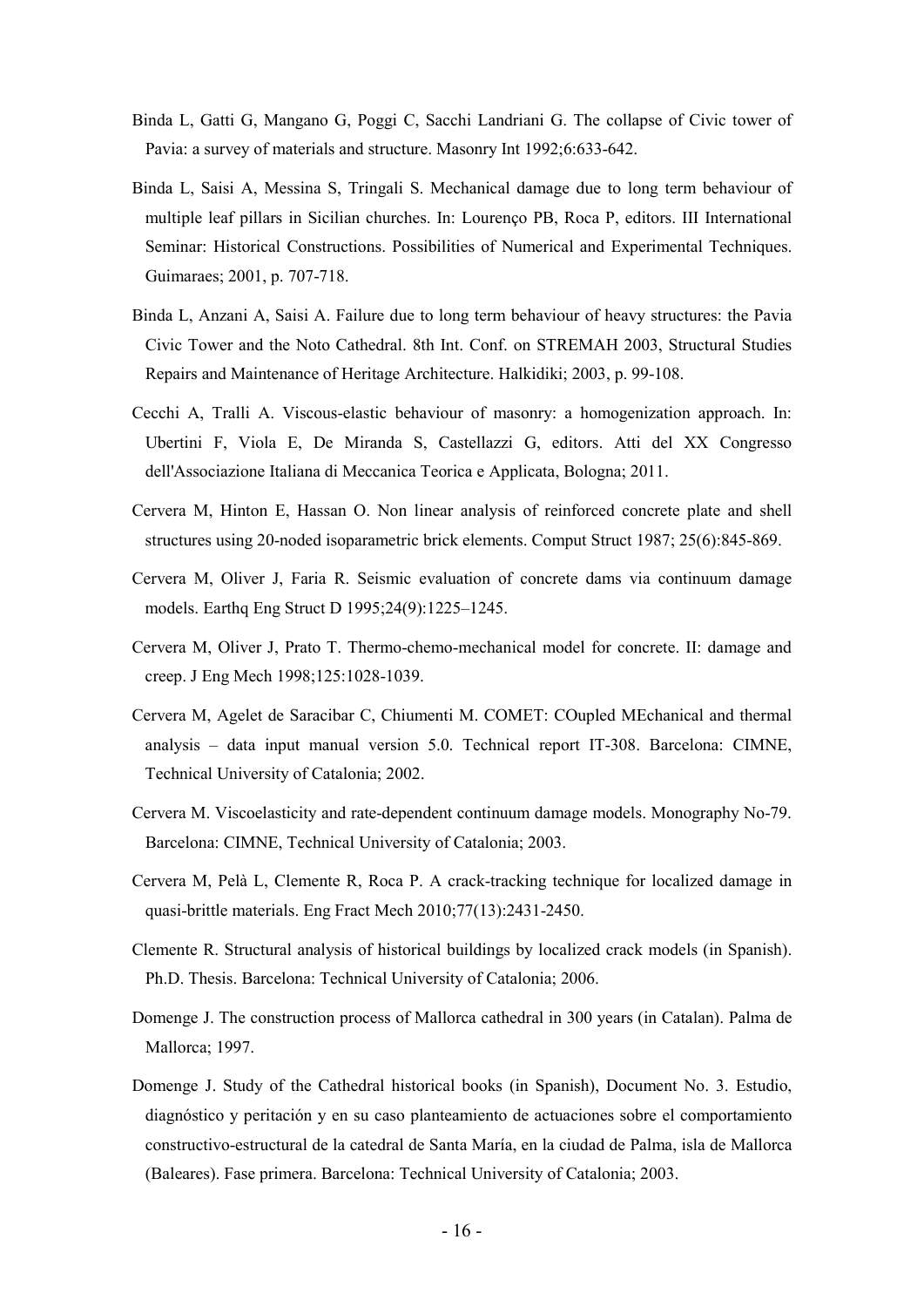- Faria R, Oliver J, Cervera M. A strain-based plastic viscous-damage model for massive concrete structures, Int J Solids Struct 1998;35:1533–1558.
- GiD: the personal pre and post-processor. Barcelona: CIMNE, Technical University of Catalonia; 2002. http://gid.cimne.upc.es
- Lourenço PB, Pina-Henriques J. Collapse prediction and creep effects. In: Binda L, editor. Learning from failure: long term behaviour of heavy masonry structures. Southampton: WIT Press; 2008.
- Martínez G. Seismic vulnerability of masonry long and medium span historical buildings (in Spanish). Ph.D. Thesis. Barcelona: Technical University of Catalonia; 2007.
- Modena C, Valluzzi MR, Tongini Folli R, Binda L. Design choices and intervention techniques for repairing and strengthening of the Monza Cathedral bell-tower. Constr Build Mater 2002;16:385-395.
- Papa E, Taliercio A. A visco-damage model for brittle materials under monotonic and sustained stresses. Int J Numer Anal Methods Geomech 2005;29:287–310.
- Pelà L, Aprile A, Benedetti A. Seismic assessment of masonry arch bridges. Eng Struct 2009;31(8):1777-1788.
- Pelà L, Cervera M, Roca P. Continuum damage model for orthotropic materials: application to masonry. Comput Methods Appl Mech Eng 2011;200:917-930.
- Roca P. Considerations on the significance of history for the structural analysis of ancient constructions. In: Modena C, Lourenço PB, Roca P, editors. Structural analysis of historical constructions IV. Padova; 2004, p. 63–73.
- Roca, P. Description of Mallorca cathedral. Report of project Improving the Seismic Resistance of Cultural Heritage Buildings, EU-India Cross Cultural Programme. Barcelona: Technical University of Catalonia; 2004.
- Roca P, Cervera M, Gariup G, Pelà L. Structural Analysis of Masonry Historical Constructions. Classical and Advanced Approaches. Arch Comput Methods Eng 2010;17:299–325.
- Verstrynge E, Schueremans L, Van Germert D, Hendriks MAN. Modelling and analysis of time-dependent behaviour of historical masonry under high stress levels. Eng Struct 2010;33:210-217.

## **8. Tables Captions**

**Table 1** Algorithm used for the proposed model.

**Table 2** Material parameters adopted in numerical analyses.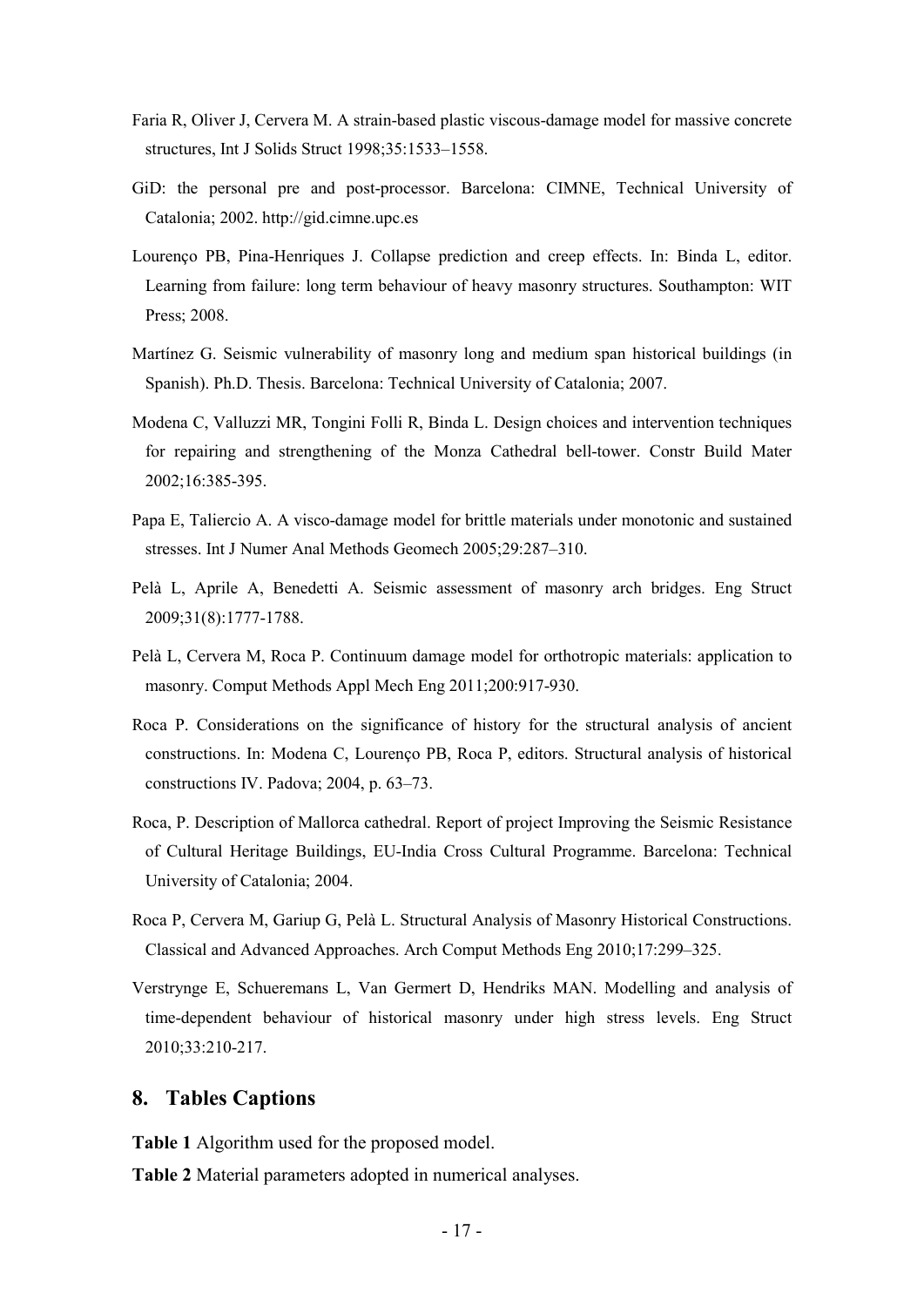# **9. Figures Captions**

**Figure 1** Maxwell chain schematization of the viscoelasticity model (a) and timedependent laws: strain (b), stress (c) and stiffness (d).

**Figure 2** Composite damage surface.

**Figure 3** Mallorca Cathedral: plan at roof level (a), transverse section (b), longitudinal section (c) and façade (d).

**Figure 4** Deformation at the top of a pier.

**Figure 5** Representative bay (a) and FE mesh (b) considered for the FE analysis.

**Figure 6** FE simulation of long-term deformation: horizontal displacement increase at pier top due to creep (a), zoom of the curves on the neighborhood of the monitoring period (b).

**Figure 7** FE simulation of long-term deformation: deformed shape (x10) with horizontal displacement contour (left) and tensile damage (right) for  $\xi = 0.925$ .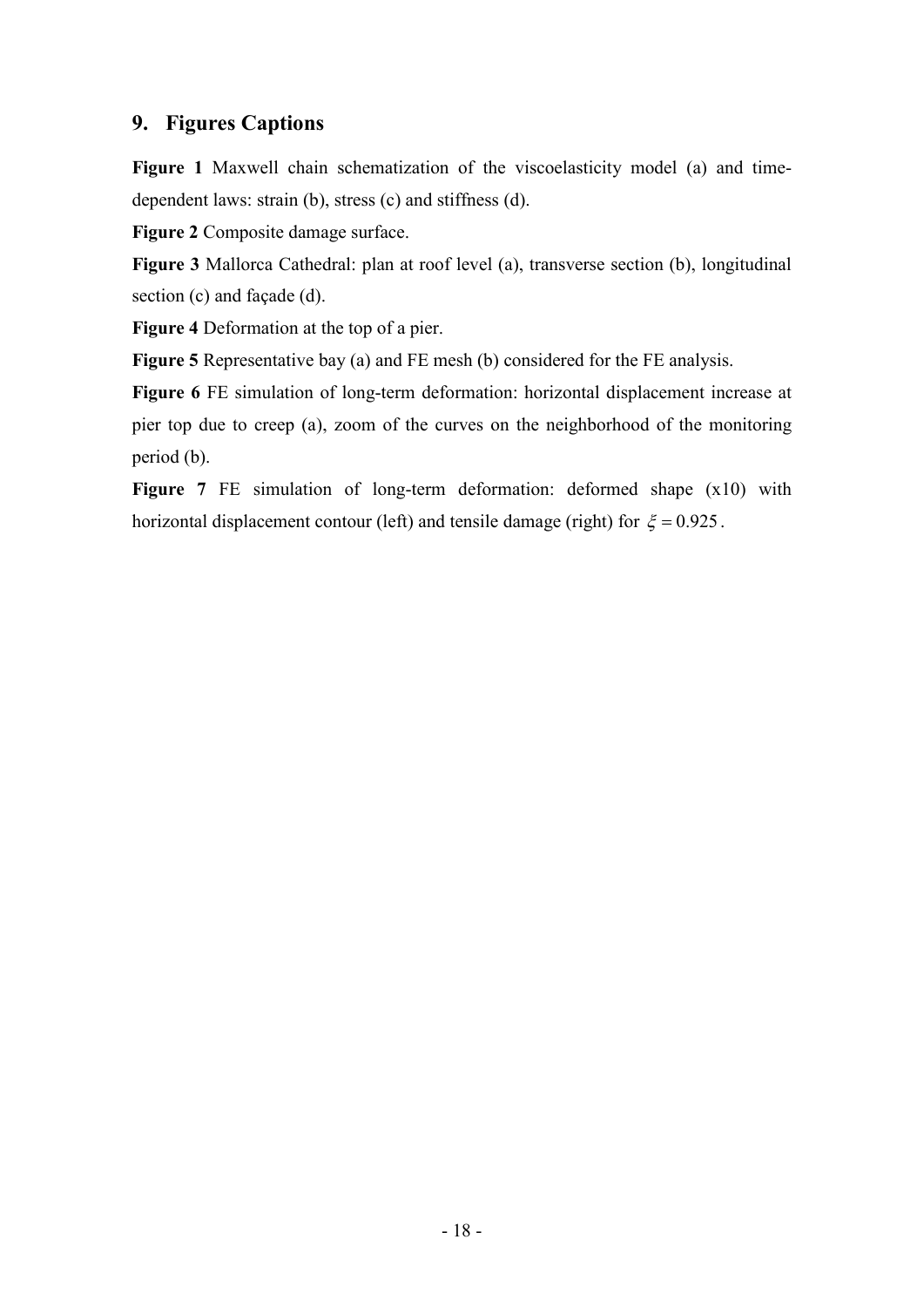| Section | Height | $\delta_{l}$ | $\delta_r$ | $\delta_a$ | $\delta_{\rm s}$ | $\delta_t$ |  |
|---------|--------|--------------|------------|------------|------------------|------------|--|
|         | (m)    | (cm)         | (cm)       | (cm)       | (cm)             | (cm)       |  |
| $1-2$   | 23     | 9            | $-3$       | 3          | 6                | 11         |  |
|         | 30     | 10           | 8          | 9          |                  |            |  |
| $2 - 3$ | 23     | 11           | 26         | 18.5       | $-7.5$           | 21         |  |
|         | 30     | 4            | 36         | 20         | $-16$            |            |  |
| $3-4$   | 23     | 19           | $-2$       | 8.5        | 10.5             | 19         |  |
|         | 30     | -5           | 36         | 15.5       | $-20.5$          |            |  |
| $4 - 5$ | 23     | 17           | $-2$       | 7.5        | 9.5              | 1          |  |
|         | 30     | 26           | 8          | 17         | 9                |            |  |
| $5 - 6$ | 23     | 18           | 10         | 14         | 4                | 8          |  |
|         | 30     | 32           | 6          | 19         | 13               |            |  |
| $6 - 7$ | 23     | 20           | $-12$      | 4          | 16               |            |  |
|         | 30     | 11           | $-18$      | $-3.5$     | 14.5             |            |  |
| $7 - 8$ | 23     | 20           | $-7$       | 6.5        | 13.5             | 1          |  |
|         | 30     | 14           | 2          | 8          | 6                |            |  |

**Table 1** Piers horizontal displacements ( $\delta_l$ ,  $\delta_r$ ), decomposition into asymmetric and symmetric components ( $\delta_a$ ,  $\delta_s$ ) and horizontal displacements at the top of the nave ( $\delta_t$ ).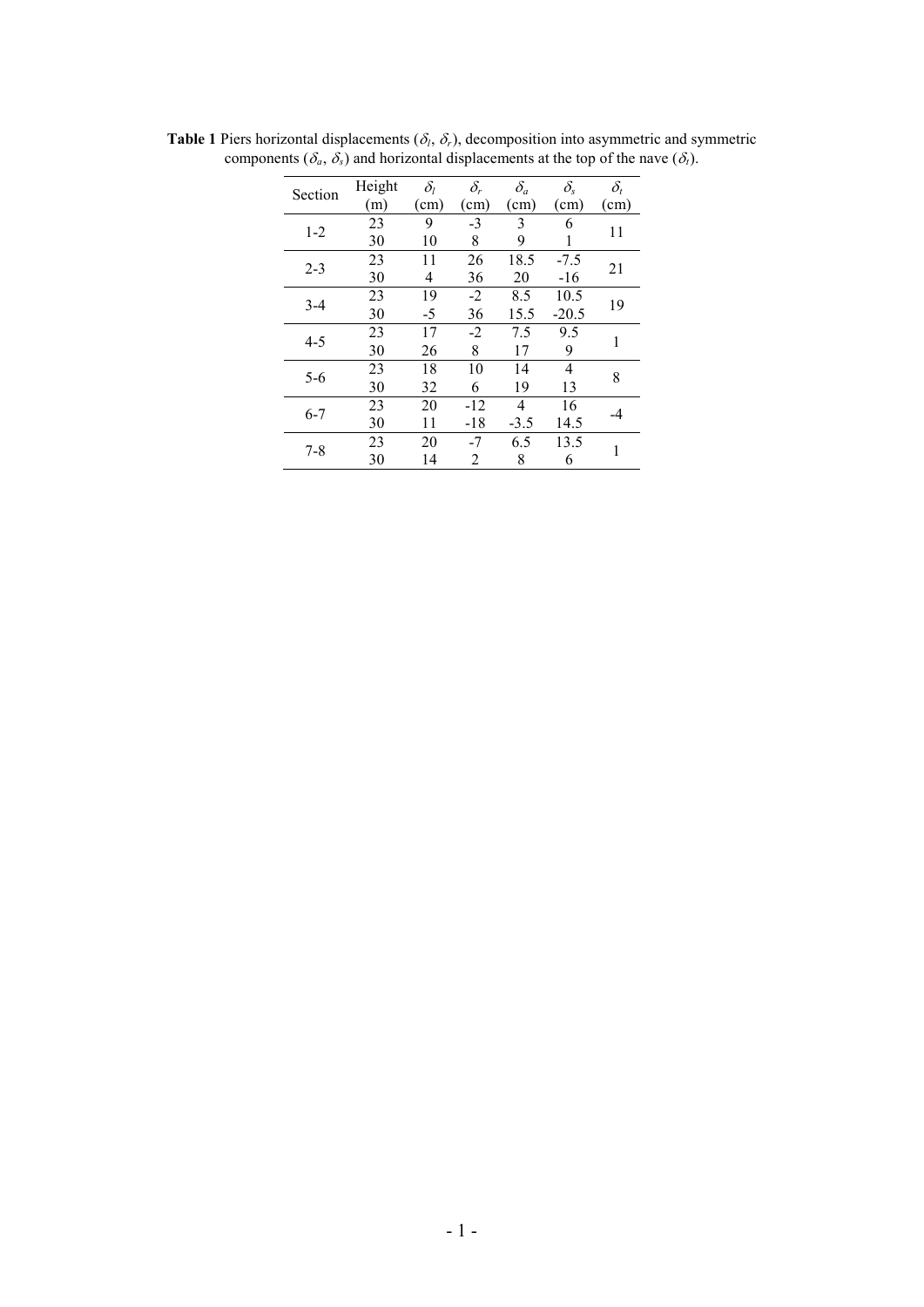| Structural element                      | ν<br>$\text{kg/m}^3$ | E<br>(MPa) | ν<br>$\left( - \right)$ | (MPa) | (MPa) | (J/m <sup>2</sup> ) | $\mathbf{U}$ f<br>$(J/m^2)$ |
|-----------------------------------------|----------------------|------------|-------------------------|-------|-------|---------------------|-----------------------------|
| buttresses, vaults,<br>ribs, clerestory | 2100                 | 2000       | 02                      | 010   | 2.00  | 100                 | 40000                       |
| columns, flying arches                  | 2400                 | 8000       | 02                      | 0.40  | 8.00  | 100                 | 40000                       |
| central vault backing                   | 2000                 | 1000       | 02                      | 0.05  | 1.00  | 100                 | 40000                       |

**Table 2** Material parameters adopted in numerical analyses.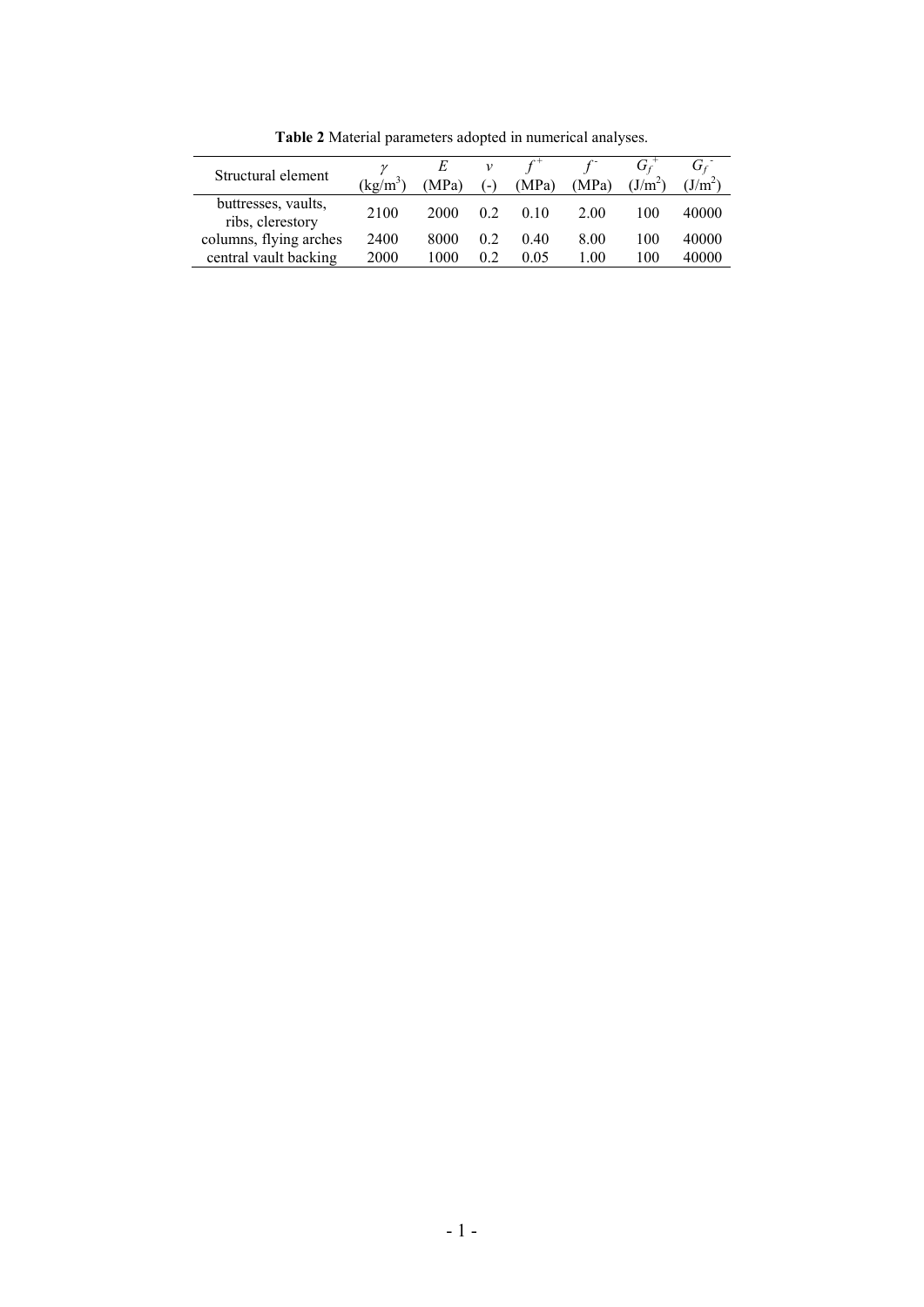

**Figure 1** Maxwell chain schematization of the viscoelasticity model (a) and time-dependent laws: strain (b), stress (c) and stiffness

(d).



**Figure 2** Composite damage surface.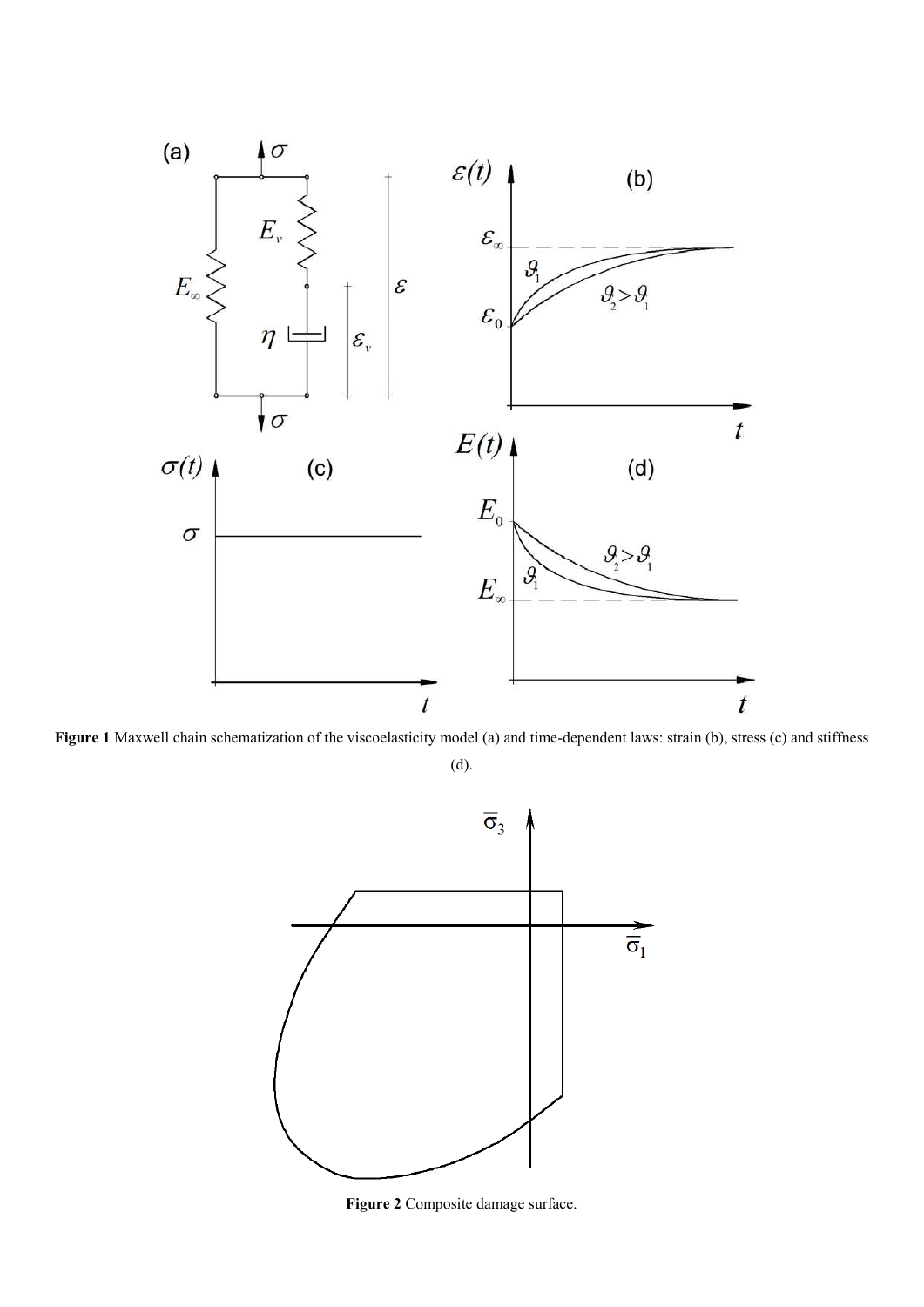

**Figure 3** Mallorca Cathedral: plan at roof level (a), transverse section (b), longitudinal section (c) and façade (d).



**Figure 4** Deformation at the top of a pier.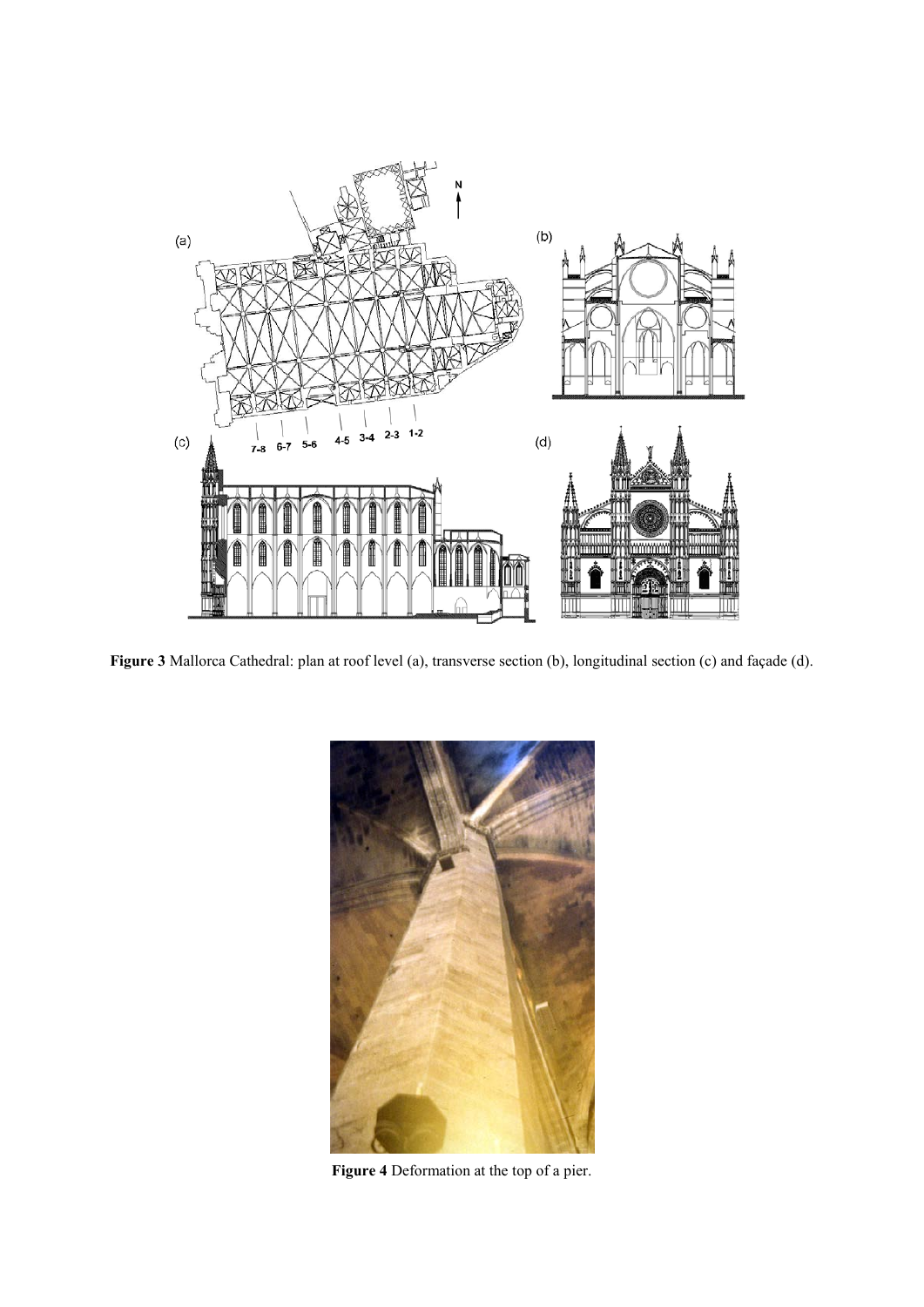

**Figure 5** Representative bay (a) and FE mesh (b) considered for the FE analysis.



**Figure 6** FE simulation of long-term deformation: horizontal displacement increase at pier top due to creep (a), zoom of the curves on the neighborhood of the monitoring period (b).